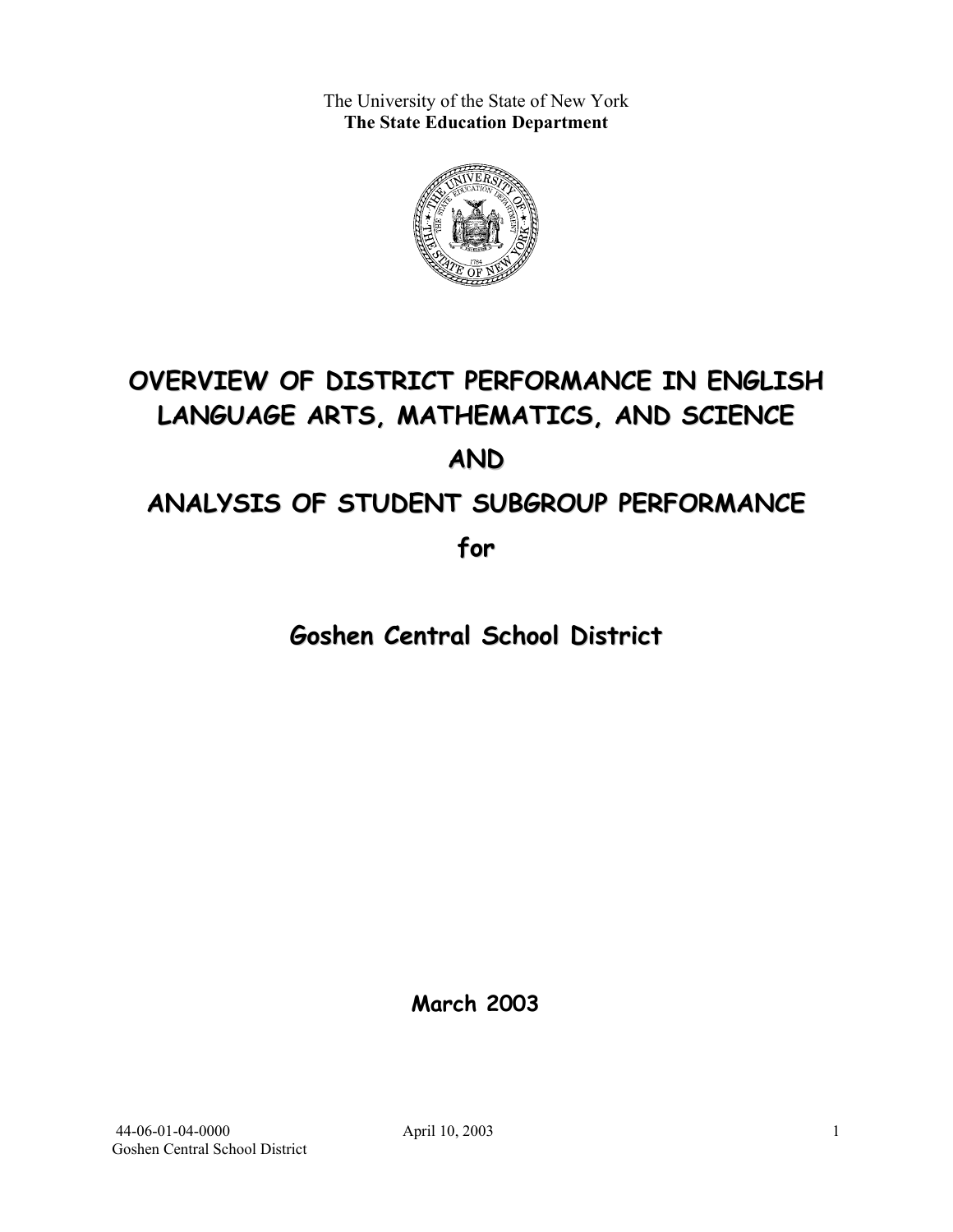#### **THE UNIVERSITY OF THE STATE OF NEW YORK**

#### **Regents of The University**

| Tonawanda      |
|----------------|
| Hollis         |
| Staten Island  |
| New Rochelle   |
| Peru           |
| Huntington     |
| North Syracuse |
| New York       |
| Belle Harbor   |
| Buffalo        |
| Hartsdale      |
| Albany         |
| <b>Bronx</b>   |
| New York       |
| Binghamton     |
| Rochester      |

#### **President of The University and Commissioner of Education**

RICHARD P. MILLS

#### **Chief Operating Officer**

RICHARD H. CATE

**Deputy Commissioner for Elementary, Middle, Secondary and Continuing Education**  JAMES A. KADAMUS

#### **Coordinator, School Operations and Management Services**  CHARLES SZUBERLA

#### **Coordinator, Information and Reporting Services**

MARTHA P. MUSSER

The State Education Department does not discriminate on the basis of age, color, religion, creed, disability, marital status, veteran status, national origin, race, gender, genetic predisposition or carrier status, or sexual orientation in its educational programs, services and activities. Portions of this publication can be made available in a variety of formats, including braille, large print or audio tape, upon request. Inquiries concerning this policy of nondiscrimination should be directed to the Department's Office for Diversity, Ethics, and Access, Room 530, Education Building, Albany, NY 12234. **Requests for additional copies of this publication may be made by contacting the Publications Sales Desk, Room 309, Education Building, Albany, NY 12234.** 

Please address all correspondence about this report that is not related to data corrections to:

*School Report Card Coordinator Information and Reporting Services Team New York State Education Department Room 863 EBA 89 Washington Avenue Albany, NY 12234*  E-mail: *RPTCARD@mail.nysed.gov*

 44-06-01-04-0000 April 10, 2003 Goshen Central School District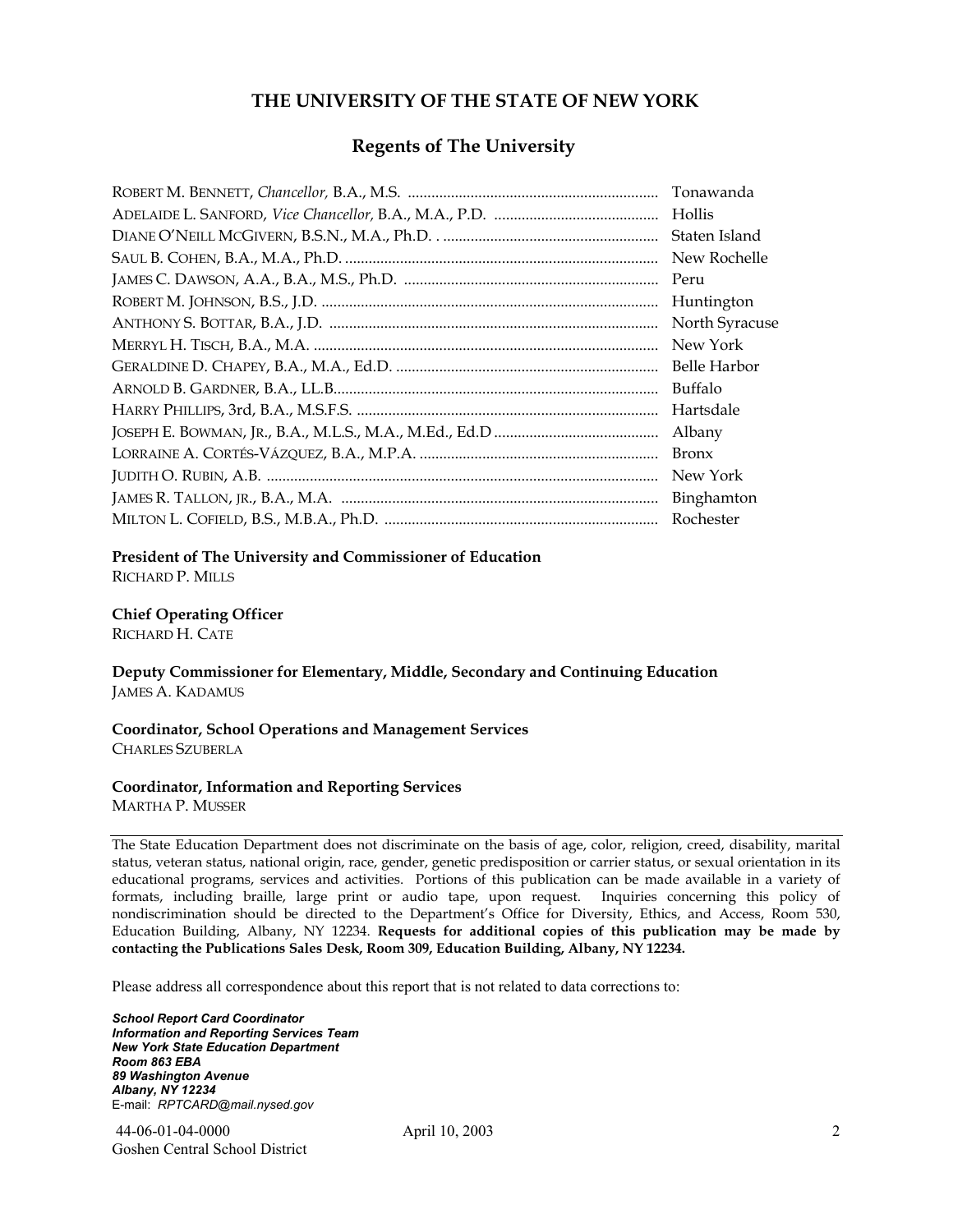The *New York State District Report Card* is an important part of the Board of Regents effort to raise learning standards for all students. It provides information to the public on student performance and other measures of district performance. Knowledge gained from the district report card on a district's strengths and weaknesses can be used to improve instruction and services to students.

The *New York State District Report Card* consists of three parts: the *Overview of District Performance in English Language Arts, Mathematics, and Science and Analysis of Student Subgroup Performance,* the *Comprehensive Information Report,* and the *District Accountability Report*. The *Overview and Analysis* presents performance data on measures required by the federal No Child Left Behind Act: English, mathematics, science, and graduation rate. Performance data on other State assessments can be found in the *Comprehensive Information Report*. The *District Accountability Report* provides information as to whether a district is making adequate progress toward enabling all students to achieve proficiency in English and mathematics.

State assessments are designed to help ensure that all students reach high learning standards. They show whether students are getting the foundation knowledge they need to succeed at the elementary, middle, and commencement levels and beyond. The State requires that students who are not making appropriate progress toward the standards receive academic intervention services.

In the *Overview*, performance on the elementary- and middle-level assessments in English language arts and mathematics and on the middle-level science test is reported in terms of mean scores and the percentage of students scoring at each of the four levels. These levels indicate performance on the standards from seriously deficient to advanced proficiency. Performance on the elementary-level science test is reported in terms of mean scores and the percentage of students making appropriate progress. Regents examination scores are reported in four score ranges. Scores of 65 to 100 are passing; scores of 55 to 64 earn credit toward a local diploma (with the approval of the local board of education). Though each elementary- and middle-level assessment is administered to students in a specific grade, secondary-level assessments are taken by students when they complete the coursework for the core curriculum. Therefore, the performance of students at the secondary level is measured for a student cohort rather than a group of students at a particular grade level. Students are grouped in cohorts according to the year in which they first entered grade 9.

The assessment data in the *Overview and Analysis* are for all tested students in the district, including general-education students and students with disabilities. In the *Overview*, each district's performance is compared with that of all public schools statewide. In the *Analysis*, performance is disaggregated by race/ethnicity, disability status, gender, LEP status, income level, and migrant status.

Explanations of terms referred to or symbols used in this part of the district report card may be found in the glossary on the last page. Further information on the district report card may be found in the guide, *Understanding Your School Report Card 2003*, available at your district or on the Information and Reporting Services Web site at www.emsc.nysed.gov/irts.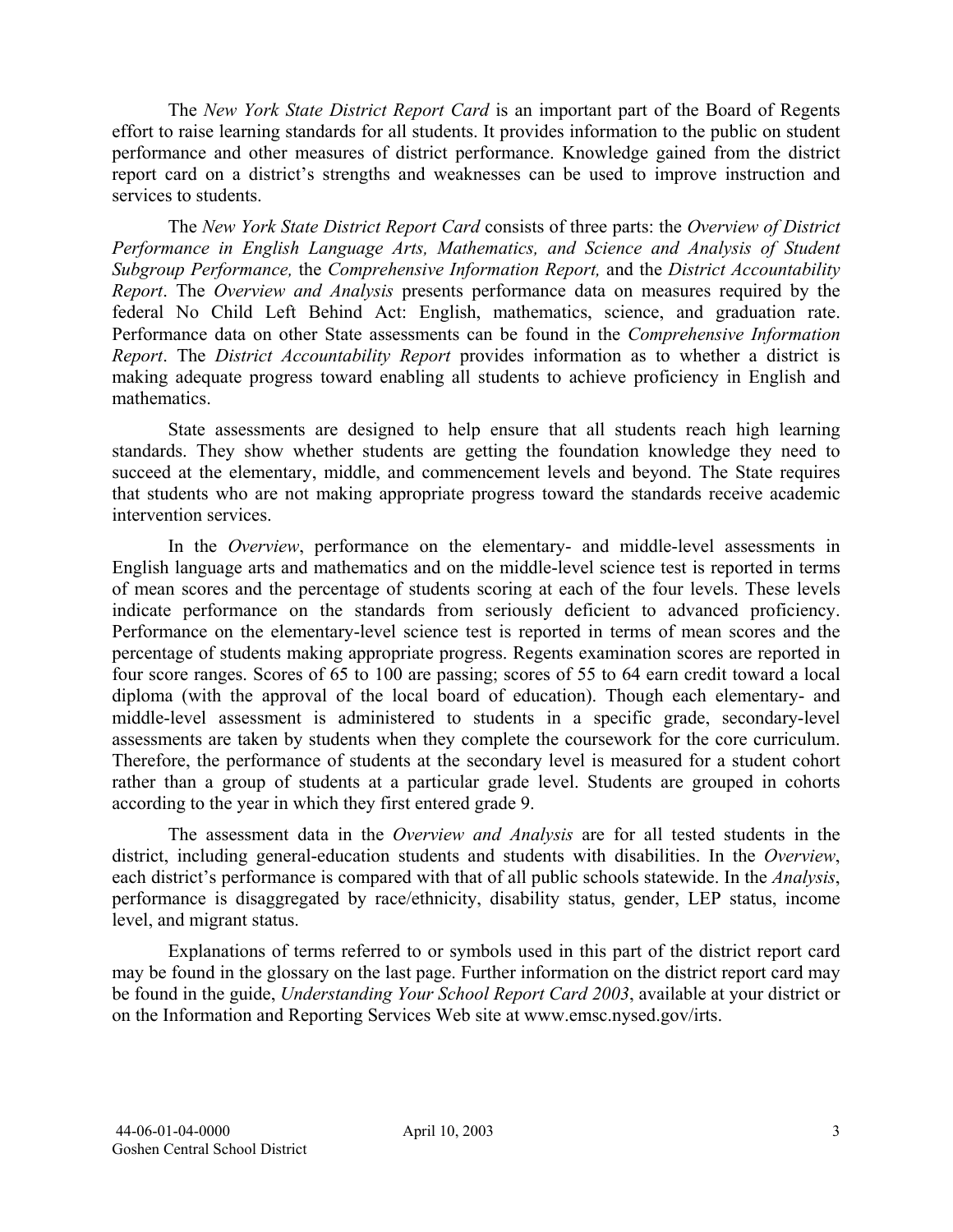# **Overview of District Performance in English Language Arts, Mathematics, and Science**

## **District Profile**

| Superintendent:             | James T. Langlois         |                                                  | (845) 294-2410<br>Phone:     |  |  |
|-----------------------------|---------------------------|--------------------------------------------------|------------------------------|--|--|
| Organization<br>$2001 - 02$ |                           | School District Staff (both full- and part-time) |                              |  |  |
| Grade Range                 | <b>Student Enrollment</b> | Count of Teachers                                | Count of Other Professionals |  |  |
| NA.                         | 2.778                     | 226                                              | 29                           |  |  |

| 2000–01 School District Total Expenditure per Pupil    | \$11.855 |
|--------------------------------------------------------|----------|
| 2000-01 NYS Public Schools Total Expenditure per Pupil | \$11.871 |

|                             | 1999-2000 |         | 2000-2001 |         | 2001-2002 |         |
|-----------------------------|-----------|---------|-----------|---------|-----------|---------|
| <b>Student Demographics</b> | Count     | Percent | Count     | Percent | Count     | Percent |
| Limited English Proficient  | 35        | $.4\%$  | 38        | $1.4\%$ | 47        | 1.7%    |
| Eligible for Free Lunch     | 178       | 7.5%    | 158       | 5.9%    | 235       | 8.5%    |

#### **2001–02 Percentage of Core Classes Taught by Highly Qualified Teachers\***

|                       | <b>Percent Taught</b> |
|-----------------------|-----------------------|
| <b>Number of Core</b> | by Highly             |
| <b>Classes</b>        | Qualified             |
|                       | <b>Teachers</b>       |
| 463                   | 92%                   |

\*For the 2001–02 school year only, teachers of core classes are considered to be highly qualified if they are certified to teach that subject.

#### **2001–02 Percentage of Teachers with No Valid Teaching Certificate\***

| Number of<br><b>Teachers</b> | <b>Percent No</b><br><b>Valid Teaching</b><br><b>Certificate</b> |
|------------------------------|------------------------------------------------------------------|
| 224                          | 2%                                                               |

\*This count includes teachers with temporary licenses who do not have a valid permanent or provisional teaching certificate.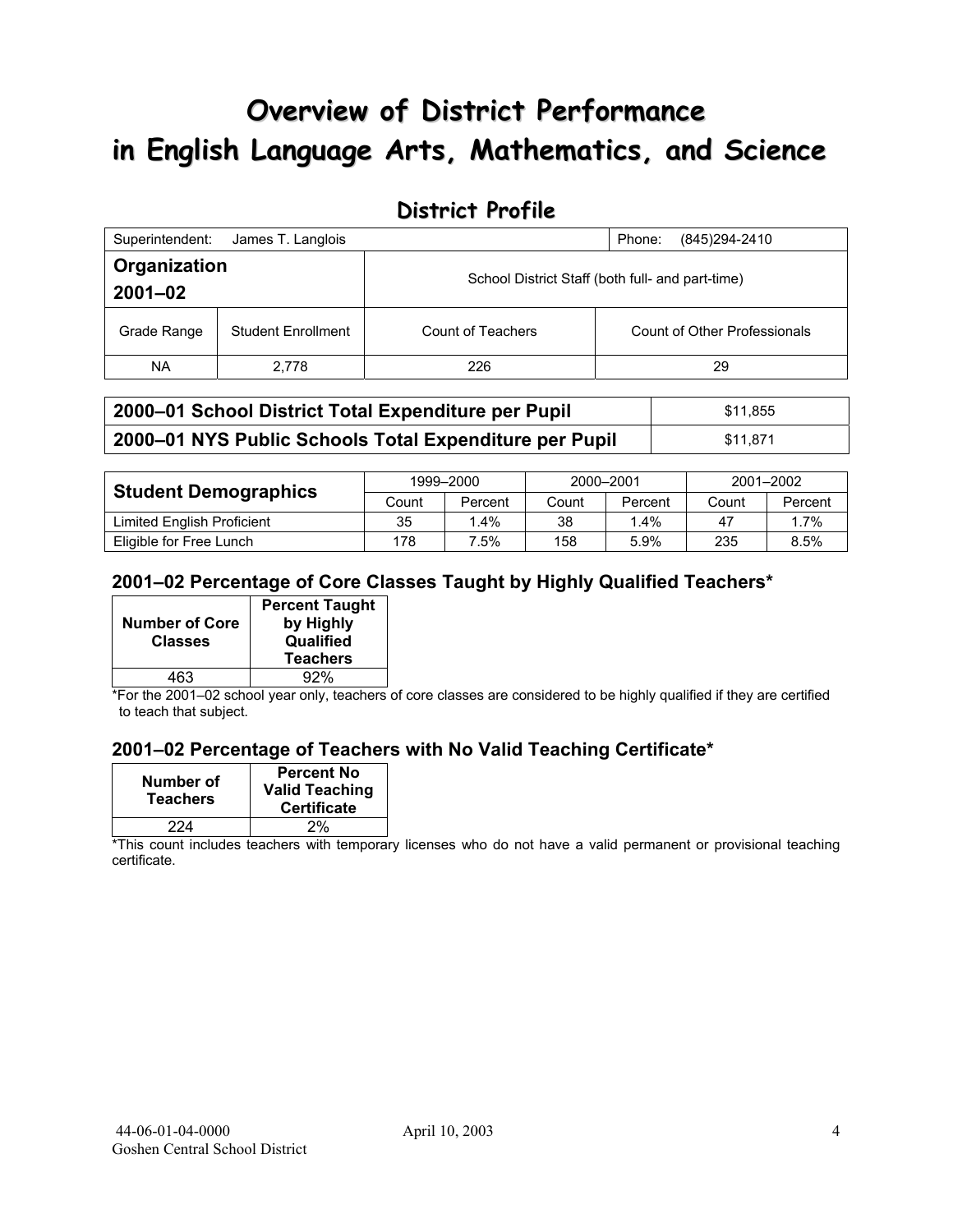English Language Arts



|                                                 |                    | <b>Counts of Students Tested</b> |                    |                    |              |                   |
|-------------------------------------------------|--------------------|----------------------------------|--------------------|--------------------|--------------|-------------------|
| <b>Performance at l</b><br><b>This District</b> | Level 1<br>455-602 | Level 2<br>603-644               | Level 3<br>645-691 | Level 4<br>692-800 | <b>Total</b> | <b>Mean Score</b> |
| Jan-Feb 2000                                    |                    | 49                               | 109                | 42                 | 206          | 665               |
| <b>Jan-Feb 2001</b>                             | 15                 | 59                               | 104                | 47                 | 225          | 663               |
| Jan-Feb 2002                                    | 11                 | 53                               | 94                 | 46                 | 204          | 664               |

|         | Elementary-Level English Language Arts Levels - Listening, Reading, and Writing Standards                 |
|---------|-----------------------------------------------------------------------------------------------------------|
| Level 4 | These students exceed the standards and are moving toward high performance on the Regents examination.    |
| Level 3 | These students meet the standards and, with continued steady growth, should pass the Regents examination. |
| Level 2 | These students need extra help to meet the standards and pass the Regents examination.                    |
| Level 1 | These students have serious academic deficiencies.                                                        |

### **Performance of Limited English Proficient (LEP) Students**

| Grade 4 | <b>English Proficiency Below Effective Participation Level</b> | <b>Making Appropriate Progress</b> |
|---------|----------------------------------------------------------------|------------------------------------|
| 2002    |                                                                |                                    |

### **Performance of Elementary-Level Students with Severe Disabilities on the New York State Alternate Assessment (NYSAA) in English**

|             | <b>Number</b><br>Tested | <b>AA-Level 1</b> | <b>AA-Level 2</b> | AA-Level 3 | AA-Level 4 |
|-------------|-------------------------|-------------------|-------------------|------------|------------|
| $2001 - 02$ |                         | 11                |                   |            |            |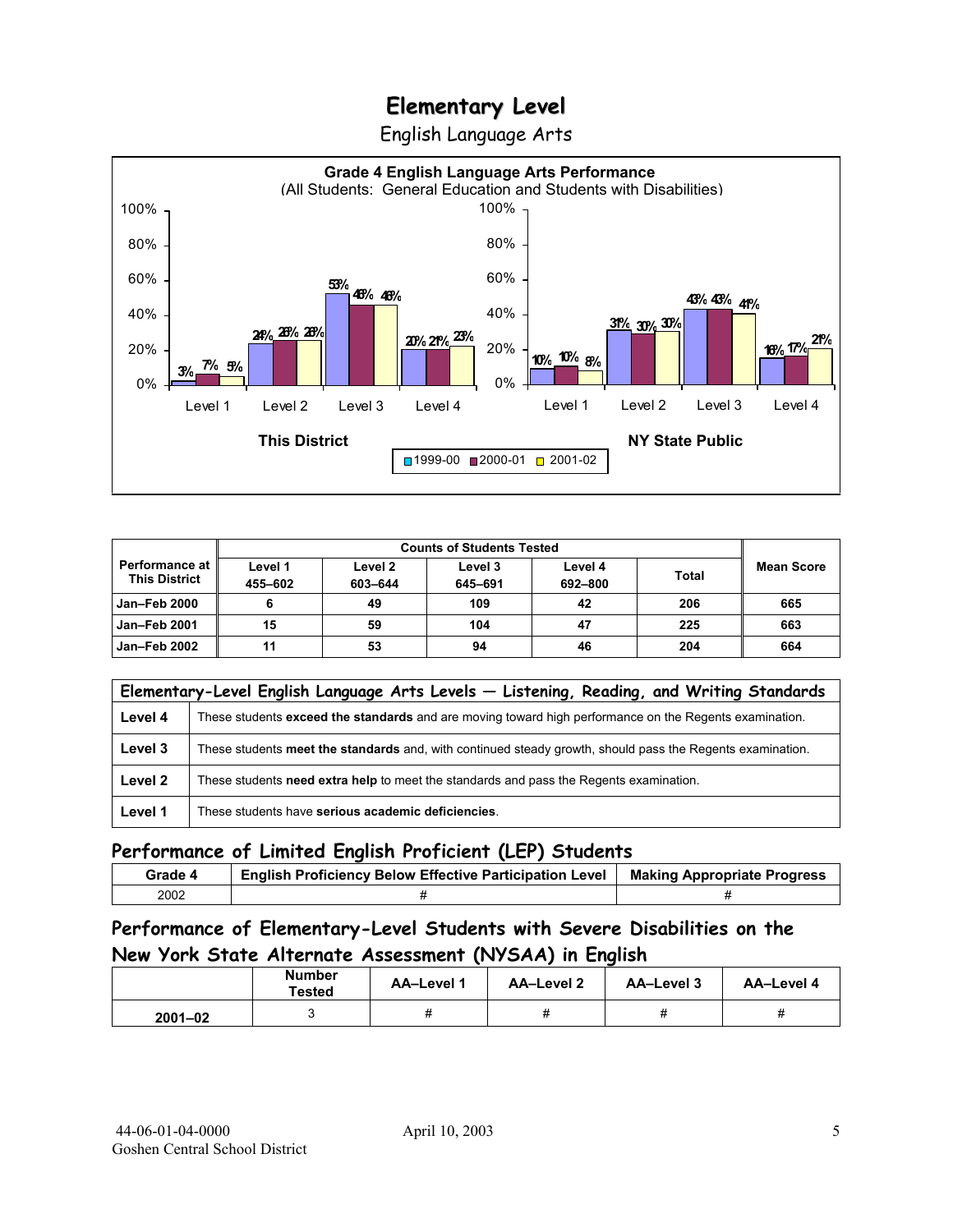## Mathematics



|                                                 | <b>Counts of Students Tested</b> |                    |                    |                    |              |            |
|-------------------------------------------------|----------------------------------|--------------------|--------------------|--------------------|--------------|------------|
| <b>Performance at I</b><br><b>This District</b> | Level 1<br>448-601               | Level 2<br>602-636 | Level 3<br>637-677 | Level 4<br>678-810 | <b>Total</b> | Mean Score |
| <b>May 2000</b>                                 |                                  | 36                 | 135                | 31                 | 208          | 654        |
| May 2001                                        | 14                               | 42                 | 120                | 51                 | 227          | 656        |
| May 2002                                        | 6                                | 41                 | 115                | 46                 | 208          | 656        |

|         | Elementary-Level Mathematics Levels -<br>Knowledge, Reasoning, and Problem-Solving Standards              |  |  |  |
|---------|-----------------------------------------------------------------------------------------------------------|--|--|--|
| Level 4 | These students exceed the standards and are moving toward high performance on the Regents examination.    |  |  |  |
| Level 3 | These students meet the standards and, with continued steady growth, should pass the Regents examination. |  |  |  |
| Level 2 | These students need extra help to meet the standards and pass the Regents examination.                    |  |  |  |
| Level 1 | These students have serious academic deficiencies.                                                        |  |  |  |

## **Performance of Elementary-Level Students with Severe Disabilities on the New York State Alternate Assessment (NYSAA) in Mathematics, Science, and Technology**

|             | <b>Number</b><br><b>Tested</b> | AA-Level 1 | <b>AA-Level 2</b> | <b>AA-Level 3</b> | AA-Level 4 |
|-------------|--------------------------------|------------|-------------------|-------------------|------------|
| $2001 - 02$ |                                | π          | π                 | π                 |            |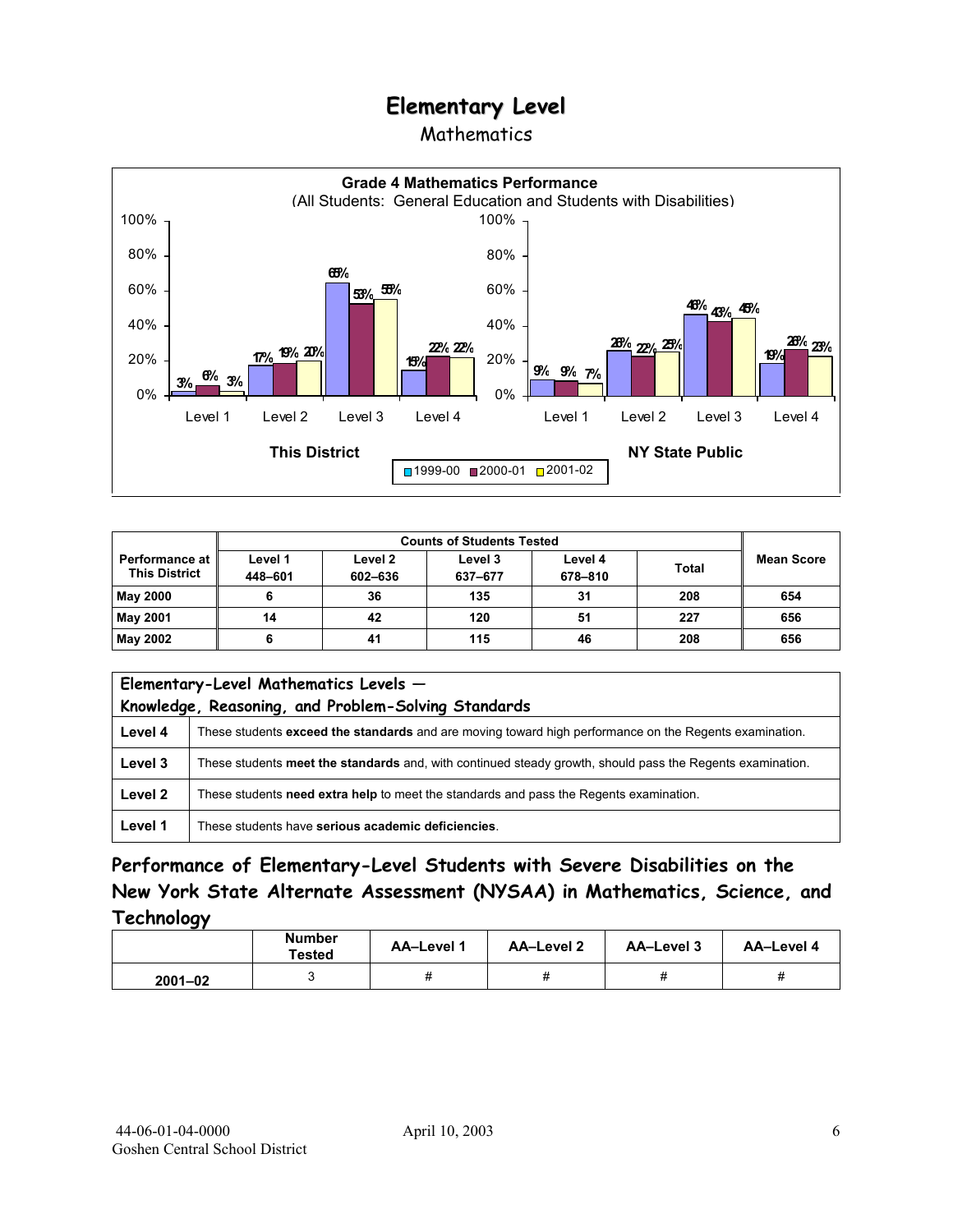Science Multiple-Choice



#### **All Students**

|                 |     | Number Tested   Number Above SDL   Mean Score |    |
|-----------------|-----|-----------------------------------------------|----|
| <b>May 2000</b> | 208 | 184                                           | 36 |
| <b>May 2001</b> | 226 | 178                                           | 35 |
| <b>May 2002</b> | 209 | 176                                           | 35 |

| Grade 4 Science – Knowledge, Reasoning, and Problem-Solving Standards |                                                                                                                                                                                                                                          |  |  |  |  |  |
|-----------------------------------------------------------------------|------------------------------------------------------------------------------------------------------------------------------------------------------------------------------------------------------------------------------------------|--|--|--|--|--|
| <b>Multiple-Choice</b><br><b>Test Component</b>                       | This component contains 45 multiple-choice questions based upon the New York State Elementary<br>Science Syllabus and referenced to the New York State Learning Standards for Mathematics, Science<br>and Technology (Elementary Level). |  |  |  |  |  |
| <b>State Designated</b>                                               | Students who correctly answer fewer than 30 of the 45 questions of the multiple-choice test component                                                                                                                                    |  |  |  |  |  |
| Level (SDL)                                                           | must receive academic intervention services in the following term of instruction.                                                                                                                                                        |  |  |  |  |  |
| <b>School Mean</b>                                                    | For the multiple-choice test component, the mean score is the average number of correct answers for                                                                                                                                      |  |  |  |  |  |
| <b>Scores</b>                                                         | students tested. If all tested students answered all questions correctly, this score would be 45.                                                                                                                                        |  |  |  |  |  |

# **Elementary Level**

Science Performance Test

The elementary-level science test is composed of two sections, the multiple-choice section (described above) and the performance test. The performance test is not used to determine the need for academic intervention services or for accountability purposes because not all students are administered the same three tasks.

| All Students                              |     |    |  |  |  |
|-------------------------------------------|-----|----|--|--|--|
| <b>Number Tested</b><br><b>Mean Score</b> |     |    |  |  |  |
| May 2000                                  | 208 | 35 |  |  |  |
| <b>May 2001</b>                           | 226 | 36 |  |  |  |
| May 2002<br>37<br>209                     |     |    |  |  |  |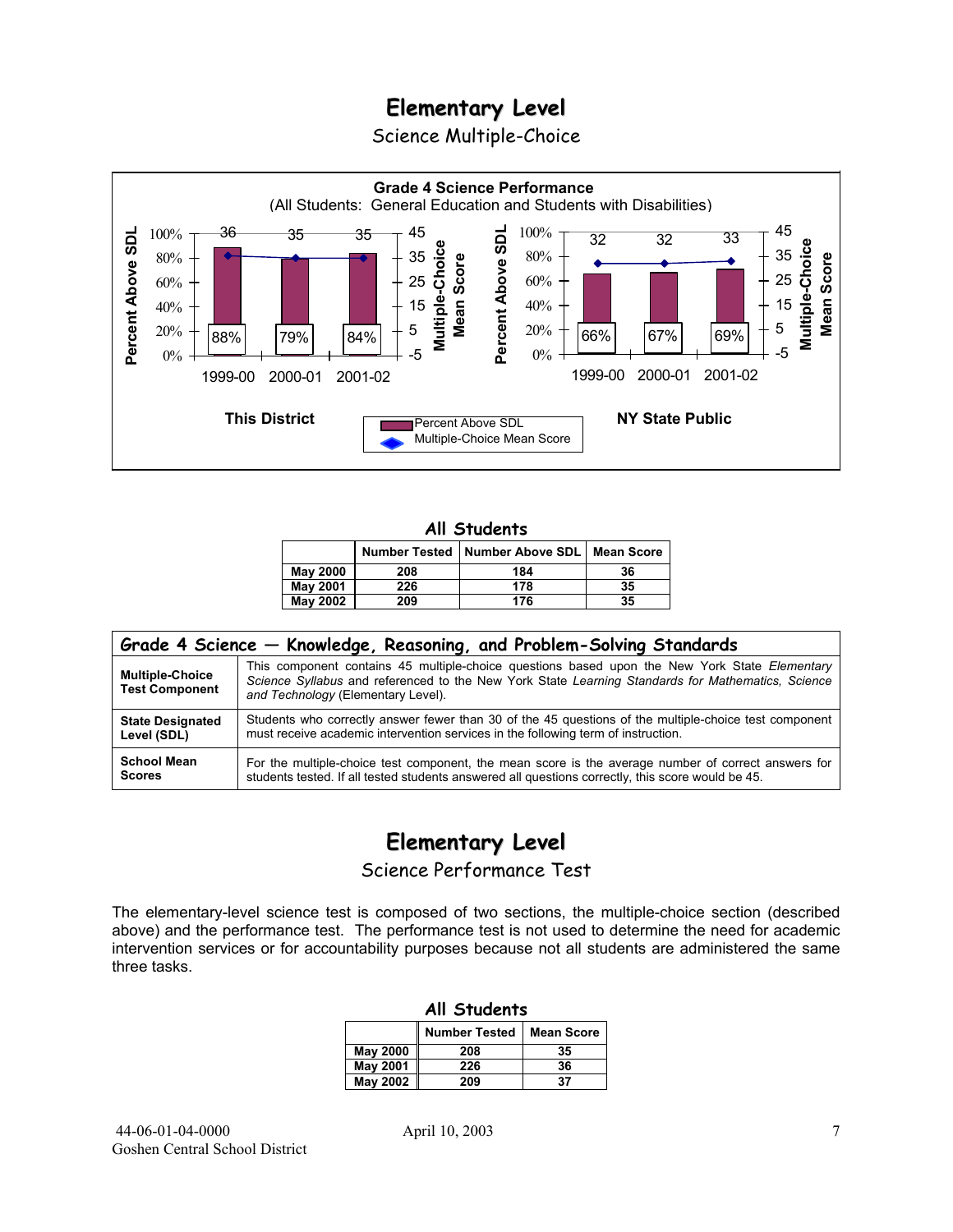



| Performance at<br><b>This District</b> | Level 1<br>527-661 | Level 2<br>662-700 | Level 3<br>701-738 | Level 4<br>739-830 | <b>Total</b> | <b>Mean Score</b> |
|----------------------------------------|--------------------|--------------------|--------------------|--------------------|--------------|-------------------|
| <b>May 2000</b>                        | 12                 | 79                 | 86                 | 18                 | 195          | 703               |
| <b>May 2001</b>                        | 15                 | 66                 | 100                | 34                 | 215          | 709               |
|                                        | Level 1<br>527-659 | Level 2<br>660-698 | Level 3<br>699-737 | Level 4<br>738-830 | <b>Total</b> |                   |
| <b>March 2002</b>                      | 10                 | 76                 | 84                 | 41                 | 211          | 709               |

|         | Middle-Level English Language Arts Levels - Listening, Reading, and Writing Standards                     |  |  |  |  |
|---------|-----------------------------------------------------------------------------------------------------------|--|--|--|--|
| Level 4 | These students exceed the standards and are moving toward high performance on the Regents examination.    |  |  |  |  |
| Level 3 | These students meet the standards and, with continued steady growth, should pass the Regents examination. |  |  |  |  |
| Level 2 | These students <b>need extra help</b> to meet the standards and pass the Regents examination.             |  |  |  |  |
| Level 1 | These students have serious academic deficiencies.                                                        |  |  |  |  |

### **Performance of Limited English Proficient (LEP) Students**

| Grade 8 | <b>English Proficiency Below Effective Participation Level</b> | <b>Making Appropriate Progress</b> |
|---------|----------------------------------------------------------------|------------------------------------|
| 2002    |                                                                |                                    |

### **Performance of Middle-Level Students with Severe Disabilities on the New York State Alternate Assessment (NYSAA) in English**

|             | <b>Number</b><br>Tested | <b>AA-Level 1</b> | AA-Level 2 | AA-Level 3 | AA-Level 4 |
|-------------|-------------------------|-------------------|------------|------------|------------|
| $2001 - 02$ |                         | 11                |            |            |            |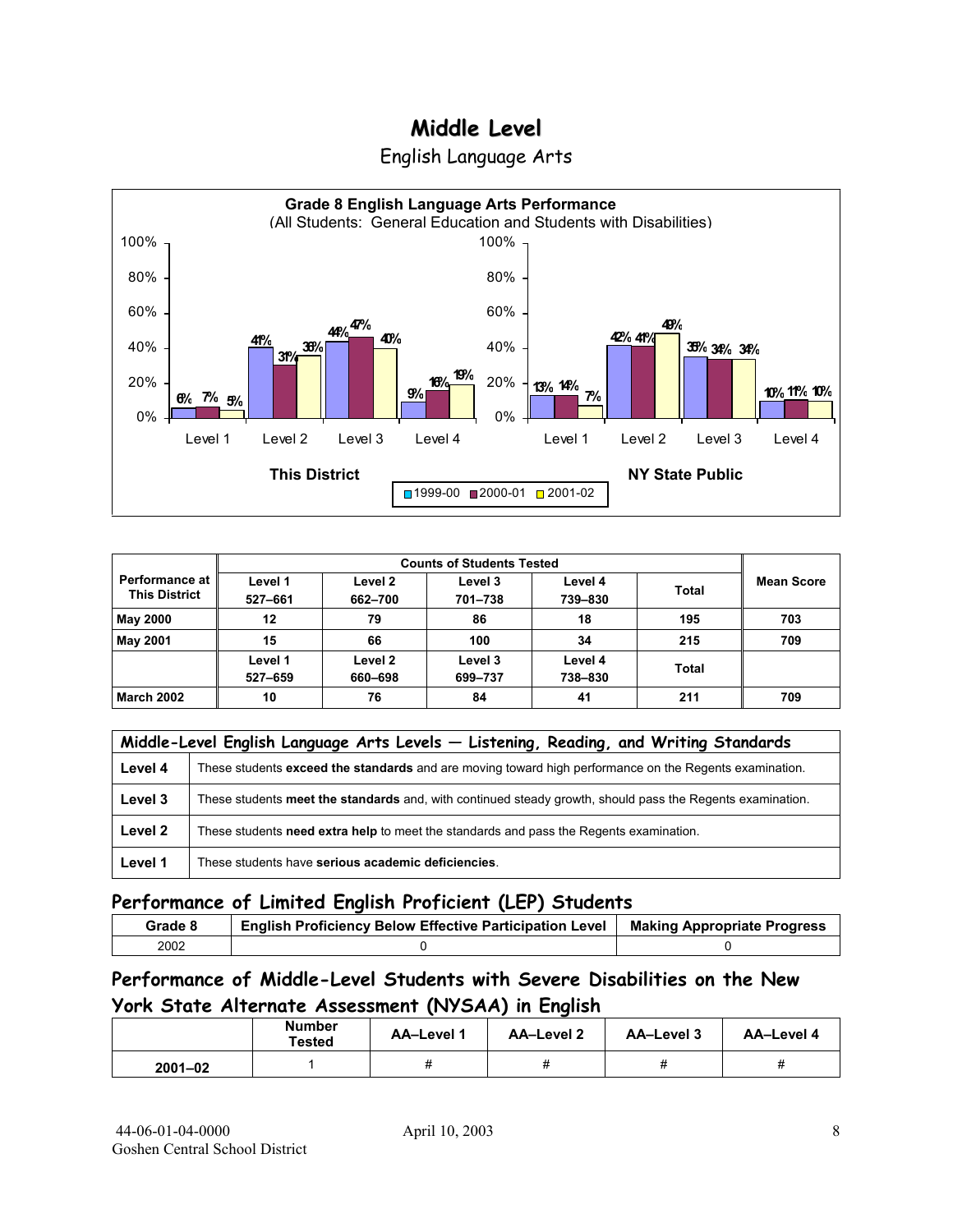**Mathematics** 



| <b>Performance at</b><br><b>This District</b> | Level 1<br>517-680 | Level 2<br>681-715 | Level 3<br>716-759 | Level 4<br>760-882 | <b>Total</b> | <b>Mean Score</b> |
|-----------------------------------------------|--------------------|--------------------|--------------------|--------------------|--------------|-------------------|
| <b>May 2000</b>                               | 30                 | 77                 | 77                 | 11                 | 195          | 711               |
| <b>May 2001</b>                               | 46                 | 79                 | 76                 | 12                 | 213          | 706               |
| <b>May 2002</b>                               | 23                 | 48                 | 108                | 39                 | 218          | 726               |

|         | Middle-Level Mathematics Levels - Knowledge, Reasoning, and Problem-Solving Standards                     |  |  |  |  |
|---------|-----------------------------------------------------------------------------------------------------------|--|--|--|--|
| Level 4 | These students exceed the standards and are moving toward high performance on the Regents examination.    |  |  |  |  |
| Level 3 | These students meet the standards and, with continued steady growth, should pass the Regents examination. |  |  |  |  |
| Level 2 | These students need extra help to meet the standards and pass the Regents examination.                    |  |  |  |  |
| Level 1 | These students have serious academic deficiencies.                                                        |  |  |  |  |

### **Performance of Middle-Level Students with Severe Disabilities on the New York State Alternate Assessment (NYSAA) in Mathematics, Science, and Technology**

|             | <b>Number</b><br>Tested | <b>AA-Level 1</b> | AA-Level 2 |  | AA-Level 4 |
|-------------|-------------------------|-------------------|------------|--|------------|
| $2001 - 02$ |                         | π                 |            |  |            |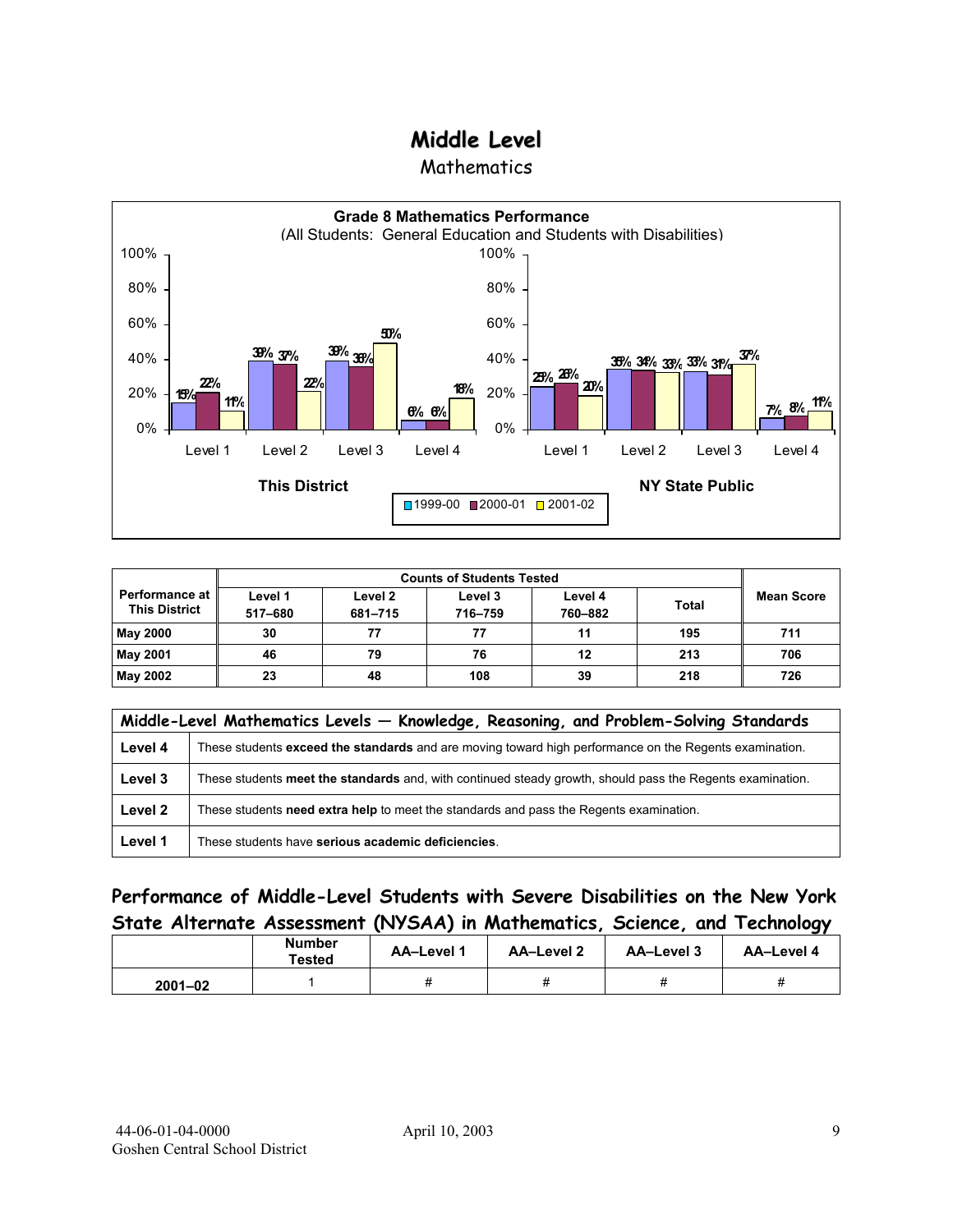#### Science



| <b>Performance at This District</b> |                        | <b>Counts of Students Tested</b> |         |         |         |              | <b>Mean Score</b> |
|-------------------------------------|------------------------|----------------------------------|---------|---------|---------|--------------|-------------------|
|                                     |                        | ∟evel 1                          | ∟evel 2 | Level 3 | Level 4 | <b>Total</b> |                   |
| <b>June 2002</b>                    | Middle-Level Science   |                                  | 14      | 82      | 114     | 212          | 83                |
|                                     | <b>Regents Science</b> |                                  |         |         |         |              |                   |

|                    | Middle-Level Science Levels - Knowledge, Reasoning, and Problem-Solving Standards*                                                                                                             |
|--------------------|------------------------------------------------------------------------------------------------------------------------------------------------------------------------------------------------|
| Level 4            | These students exceed the standards on the middle-level science test and are moving toward high performance<br>on the Regents examinations or score 85-100 on a Regents science examination.   |
| Level 3            | These students meet the standards on the middle-level science test and, with continued steady growth, should<br>pass the Regents examinations or score 65–84 on a Regents science examination. |
| Level <sub>2</sub> | These students need extra help to meet the standards for middle-level science and to pass the Regents<br>examinations or score 55–64 on a Regents science examination.                         |
| Level 1            | These students have serious academic deficiencies as evidenced in the middle-level science test or score 0–54<br>on a Regents science examination.                                             |

\*Students may demonstrate proficiency in middle-level science by scoring at level 3 or above on the middle-level science test or by scoring 65 or above on a Regents examination in science.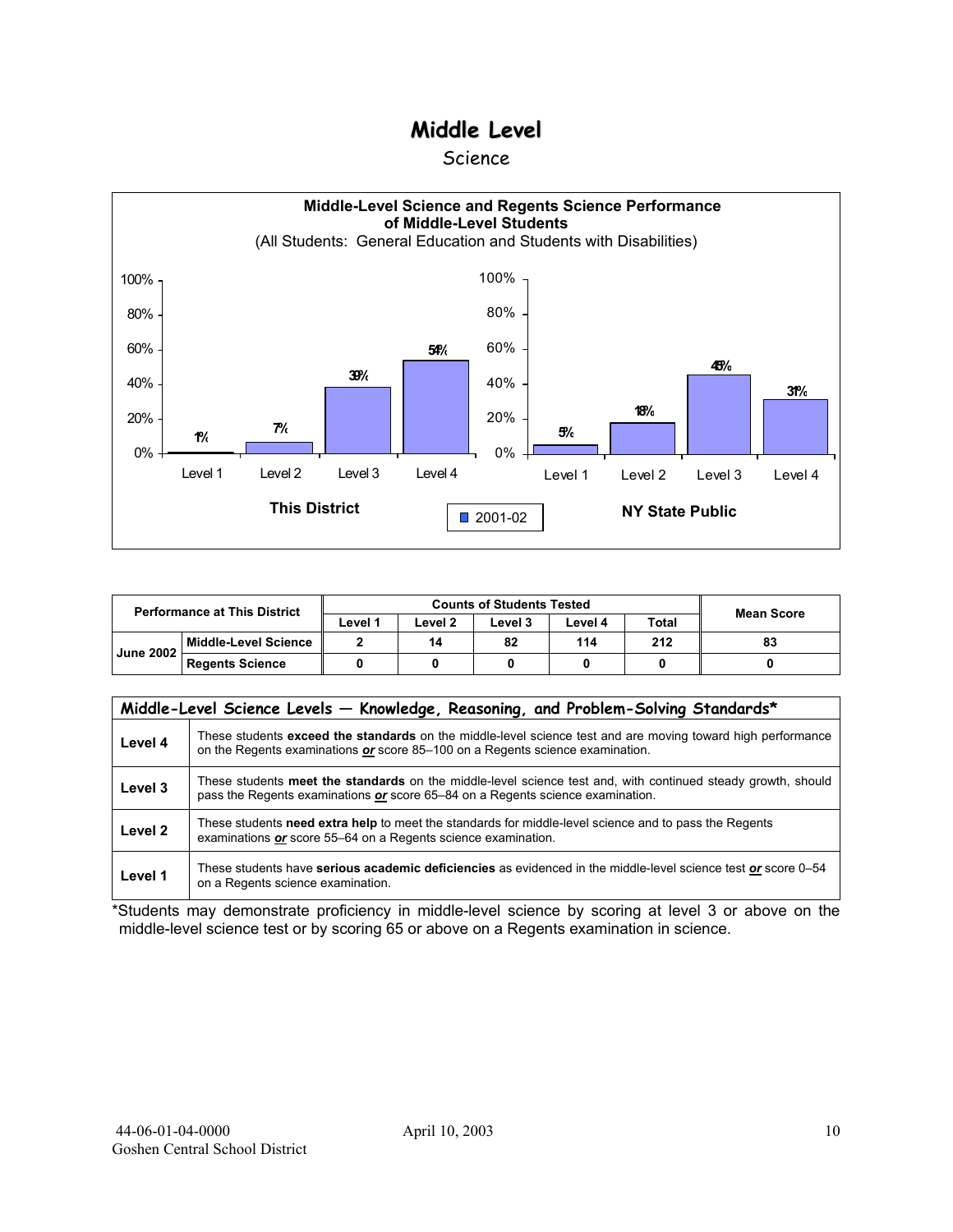# **High School English Achievement after Four Years of Instruction**

 The graph and table below present performance of the 1997 and 1998 cohort members on the Regents English examination four years after entering grade 9. A score of 65 or above on this examination is considered passing. Only the highest score of each student is counted, regardless of how many times the student took the examination. In the graph, students passing approved alternatives to this examination are counted as scoring in the 65 to 84 range. In the table, the numbers of students who met the graduation requirement by passing an approved alternative or the Regents competency tests (RCTs) in reading and writing are listed separately. (RCT results are not included in the graph.) Students who score 55 to 64 on the Regents examination in comprehensive English may be given credit towards a local high school diploma if allowed by the district board of education.



|                       | English Graduation Requirement Achievement after Four Years of High School* |                          |                                                     |                                                     |                                                      |                                                 |                      |  |  |  |  |  |  |
|-----------------------|-----------------------------------------------------------------------------|--------------------------|-----------------------------------------------------|-----------------------------------------------------|------------------------------------------------------|-------------------------------------------------|----------------------|--|--|--|--|--|--|
|                       | <b>Student Category</b>                                                     | Cohort<br><b>Members</b> | <b>Highest Score</b><br><b>Between</b><br>55 and 64 | <b>Highest Score</b><br><b>Between</b><br>65 and 84 | <b>Highest Score</b><br><b>Between</b><br>85 and 100 | Approved<br><b>Alternative</b><br><b>Credit</b> | Passed<br><b>RCT</b> |  |  |  |  |  |  |
|                       | <b>General Education</b>                                                    | 134                      | 18                                                  | 81                                                  | 33                                                   |                                                 |                      |  |  |  |  |  |  |
| 1997<br><b>Cohort</b> | Students w/ Disabilities                                                    | 15                       | 6                                                   |                                                     | 0                                                    |                                                 |                      |  |  |  |  |  |  |
|                       | <b>All Students</b>                                                         | 149                      | 24                                                  | 85                                                  | 33                                                   |                                                 |                      |  |  |  |  |  |  |
|                       | <b>General Education</b>                                                    | 166                      | 8                                                   | 101                                                 | 54                                                   |                                                 |                      |  |  |  |  |  |  |
| 1998<br><b>Cohort</b> | Students w/ Disabilities                                                    | 13                       |                                                     |                                                     | 0                                                    |                                                 |                      |  |  |  |  |  |  |
|                       | <b>All Students</b>                                                         | 179                      | 12                                                  | 108                                                 | 54                                                   |                                                 |                      |  |  |  |  |  |  |

\*Assessments used to determine counts in this table include the Regents examination in comprehensive English, the component retest in English, the Regents competency tests in reading and writing, and approved alternatives.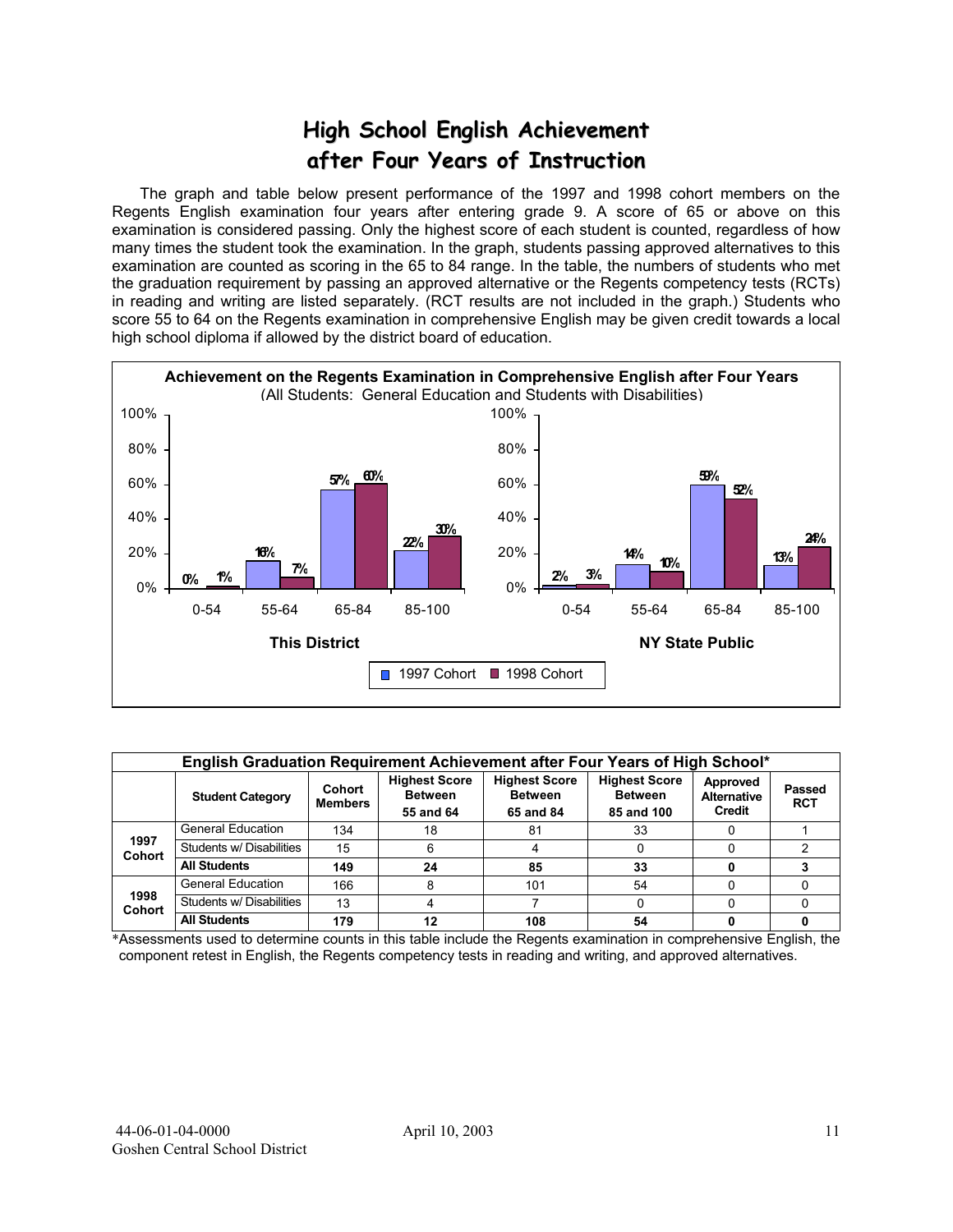# **High School Mathematics Achievement after Four Years of Instruction**

 The graph and table below present performance of the 1997 and 1998 cohort members, four years after entering grade 9, in meeting the graduation assessment requirement in mathematics. A score of 65 or above on a Regents examination in mathematics is considered passing. Only the highest score of each student is counted, regardless of how many times the student took the examination. In the graph, students passing approved alternatives to these examinations are counted as scoring in the 65 to 84 range. In the table, the numbers of students who met the graduation requirement by passing an approved alternative or the Regents competency test (RCT) in mathematics are listed separately. (RCT results are not included in the graph.) Students who score 55 to 64 on a Regents examination in mathematics may be given credit towards a local high school diploma if allowed by the district board of education.



|                       | Mathematics Graduation Requirement Achievement after Four Years of High School* |                          |    |                                                     |                                                      |                                          |                      |  |  |  |  |  |  |
|-----------------------|---------------------------------------------------------------------------------|--------------------------|----|-----------------------------------------------------|------------------------------------------------------|------------------------------------------|----------------------|--|--|--|--|--|--|
|                       | <b>Student Category</b>                                                         | Cohort<br><b>Members</b> |    | <b>Highest Score</b><br><b>Between</b><br>65 and 84 | <b>Highest Score</b><br><b>Between</b><br>85 and 100 | Approved<br><b>Alternative</b><br>Credit | Passed<br><b>RCT</b> |  |  |  |  |  |  |
|                       | <b>General Education</b>                                                        | 134                      | 8  | 64                                                  | 57                                                   |                                          |                      |  |  |  |  |  |  |
| 1997<br><b>Cohort</b> | Students w/ Disabilities                                                        | 15                       | 0  |                                                     |                                                      |                                          |                      |  |  |  |  |  |  |
|                       | <b>All Students</b>                                                             | 149                      | 8  | 66                                                  | 58                                                   |                                          | 13                   |  |  |  |  |  |  |
|                       | <b>General Education</b>                                                        | 166                      | 16 | 76                                                  | 61                                                   |                                          |                      |  |  |  |  |  |  |
| 1998<br><b>Cohort</b> | Students w/ Disabilities                                                        | 13                       | 2  | 5                                                   |                                                      |                                          |                      |  |  |  |  |  |  |
|                       | <b>All Students</b>                                                             | 179                      | 18 | 81                                                  | 62                                                   |                                          |                      |  |  |  |  |  |  |

\*Assessments used to determine counts in this table include Regents mathematics examinations, the component retest in mathematics, the Regents competency test in mathematics, and approved alternatives.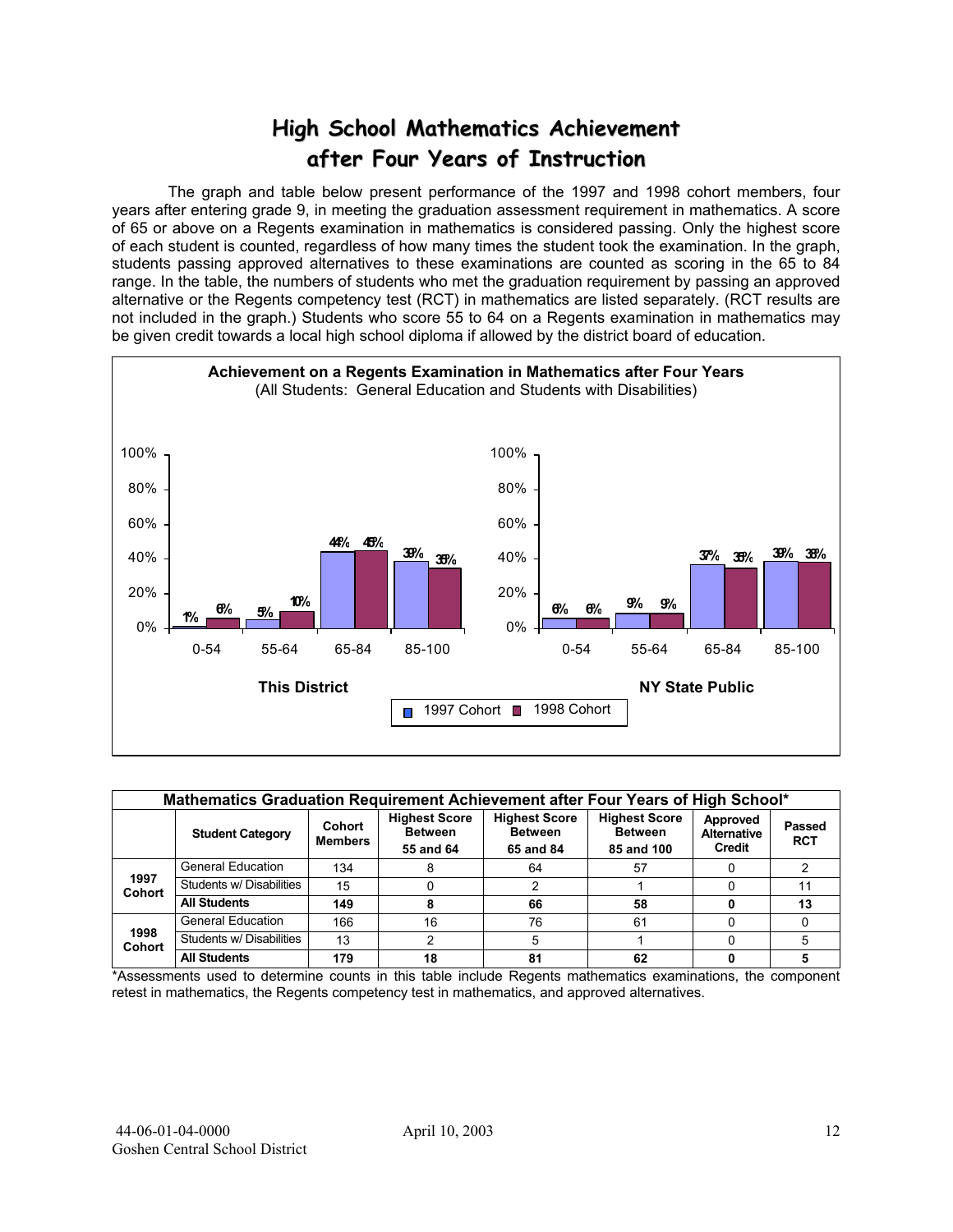## **Graduation Rates for the 1998 Cohort**

 Students were counted as graduates if they earned a local diploma with or without a Regents endorsement no later than June 2002. Additional students may have earned diplomas in August 2002. For the purpose of calculating graduation rate, students who transferred to GED programs were included in the count of students in the cohort. These students were not counted as cohort members for other purposes. Therefore, the count in the table below may be higher than the count of cohort members shown on previous pages.



|                            | <b>Graduation Rates for the 1998 Cohort</b> |                            |  |  |  |  |  |  |  |  |  |
|----------------------------|---------------------------------------------|----------------------------|--|--|--|--|--|--|--|--|--|
| <b>Student Category</b>    | <b>Graduation Rate Cohort</b>               | <b>Number of Graduates</b> |  |  |  |  |  |  |  |  |  |
| General-education students | 168                                         | 153                        |  |  |  |  |  |  |  |  |  |
| Students with disabilities |                                             |                            |  |  |  |  |  |  |  |  |  |
| Total                      | 181                                         | 164                        |  |  |  |  |  |  |  |  |  |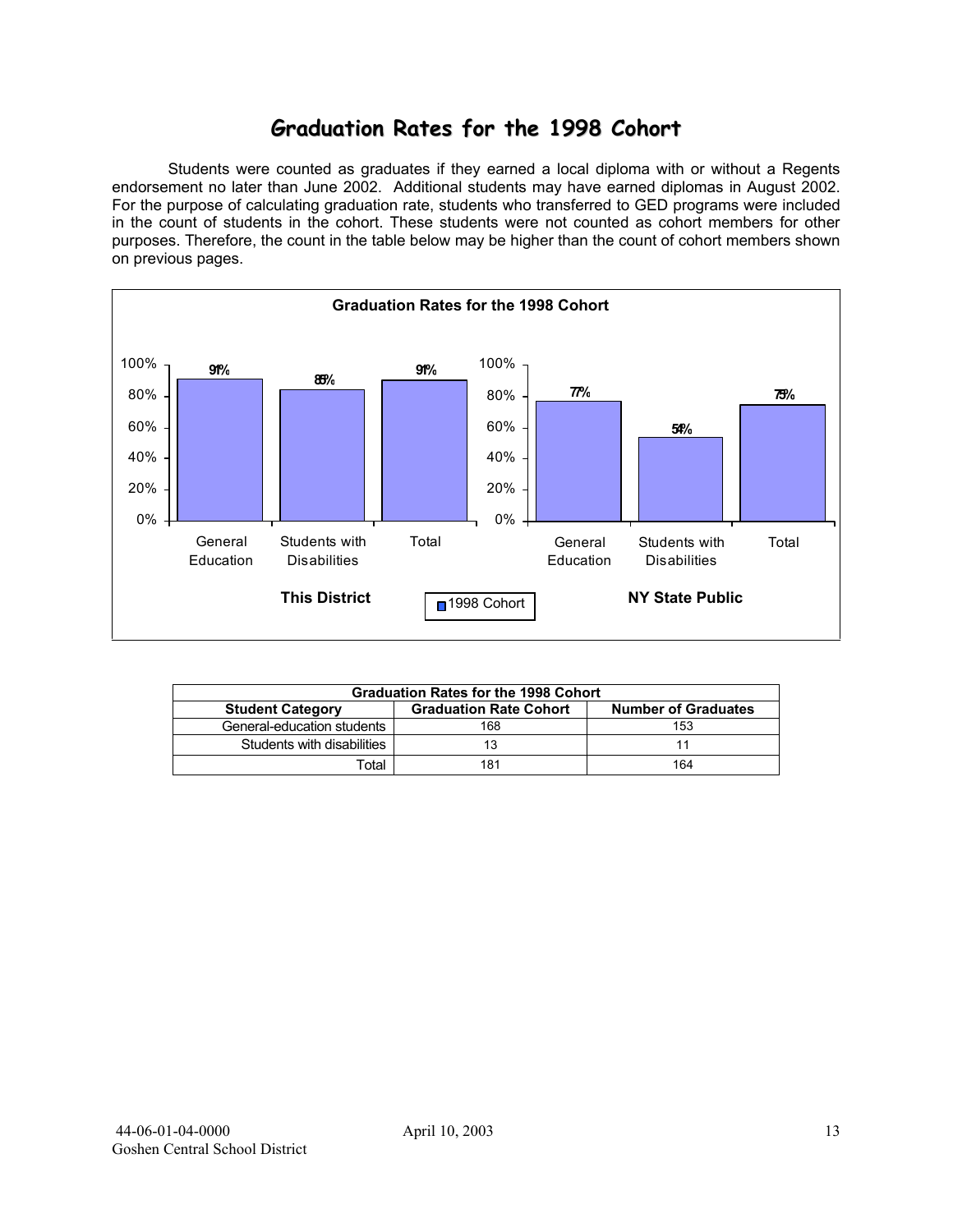# **Analysis of Student Subgroup Performance**

Historically, on State assessments the average performance of Black, Hispanic, and Native American students has been lower than that of White and Asian students. Similarly, students from lowincome families have not performed as well as those from higher income families. A high priority of the Board of Regents is to eliminate these gaps in student performance. In addition, Title I of the federal Elementary and Secondary Education Act includes explicit requirements "to ensure that students served by Title I are given the same opportunity to achieve to high standards and are held to the same high expectations as all students in each State."

This section of the district report card provides performance data by racial/ethnic group, disability status, gender, English proficiency status, income level, and migrant status. The purpose of the student subgroup analyses is to determine if students who perform below the standards in any district tend to fall into particular groups, such as minority students, limited English proficient students, or economically disadvantaged students. If these analyses provide evidence that students in one of the groups achieve at a lower level than other students, the district and community should examine the reasons for this lower performance and make necessary changes in curriculum, instruction, and student support services to remedy these performance gaps.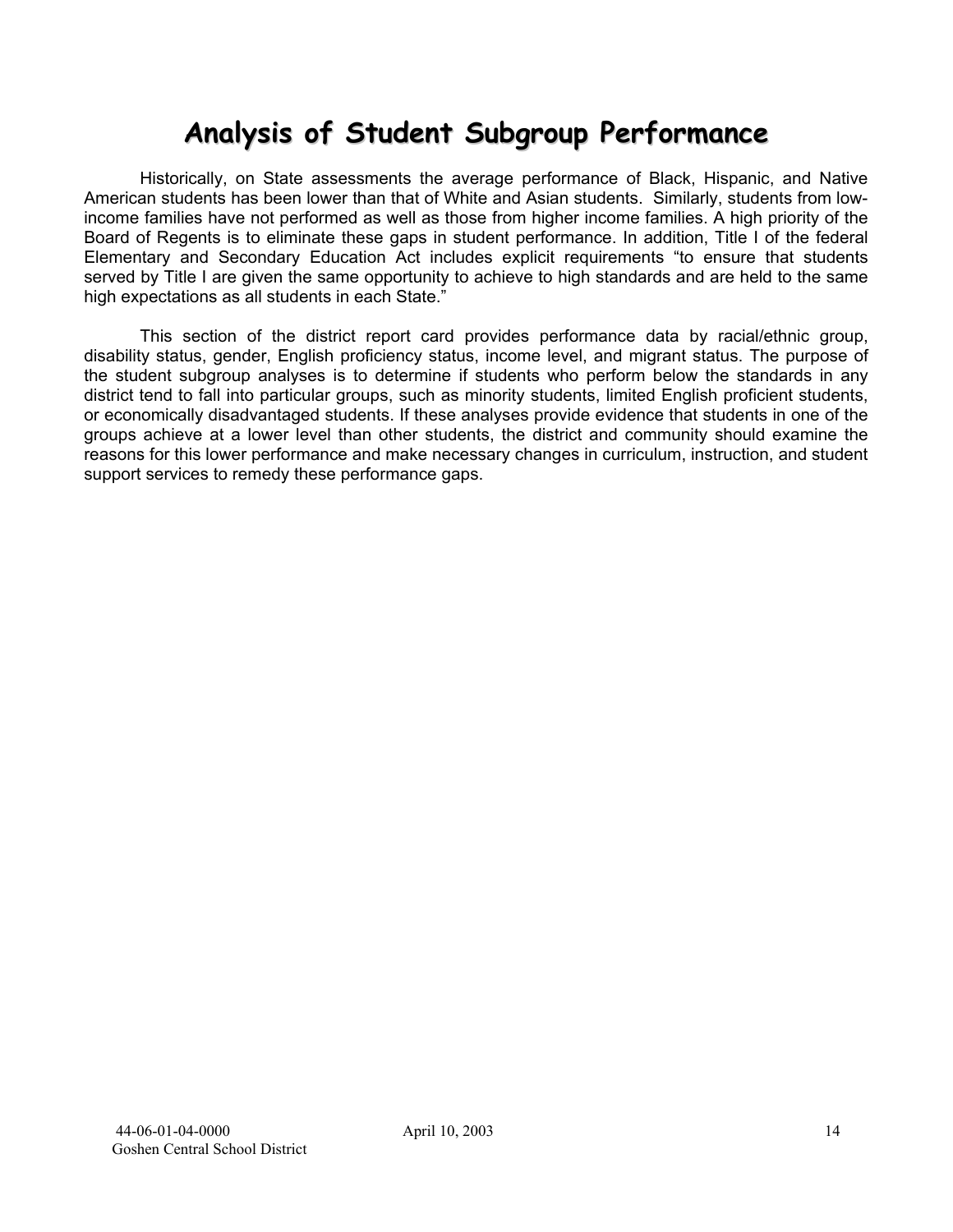English Language Arts

|                                              |                |           |                                                                   |     | $2001 - 02$    |             |                                                                   |     |  |
|----------------------------------------------|----------------|-----------|-------------------------------------------------------------------|-----|----------------|-------------|-------------------------------------------------------------------|-----|--|
|                                              |                |           | 2000-01                                                           |     |                |             |                                                                   |     |  |
| <b>Student Subgroup</b>                      | <b>Tested</b>  |           | <b>Percentages of Tested</b><br><b>Students Scoring at Levels</b> |     | <b>Tested</b>  |             | <b>Percentages of Tested</b><br><b>Students Scoring at Levels</b> |     |  |
|                                              |                | $2 - 4$   | $3 - 4$                                                           | 4   |                | $2 - 4$     | $3 - 4$                                                           | 4   |  |
| <b>Results by Race/Ethnicity</b>             |                |           |                                                                   |     |                |             |                                                                   |     |  |
| American Indian/Alaskan Native               | 0              | 0%        | 0%                                                                | 0%  | $\mathbf 0$    | 0%          | 0%                                                                | 0%  |  |
| <b>Black</b>                                 | $\overline{7}$ | ${\bf s}$ | s                                                                 | s   | 8              | 88%         | 63%                                                               | 13% |  |
| Hispanic                                     | 16             | 94%       | 31%                                                               | 13% | 19             | 84%         | 47%                                                               | 11% |  |
| Asian or Pacific Islander                    | 1              | s         | s                                                                 | s   | 5              | 100%        | 100%                                                              | 60% |  |
| White                                        | 201            | 95%       | 72%                                                               | 22% | 172            | 96%         | 70%                                                               | 23% |  |
| Total                                        | 225            | 93%       | 67%                                                               | 21% | 204            | 95%         | 69%                                                               | 23% |  |
| Small Group Totals (s)                       | 8              | 63%       | 13%                                                               | 0%  | 0              | 0%          | 0%                                                                | 0%  |  |
| <b>Results by Disability Status</b>          |                |           |                                                                   |     |                |             |                                                                   |     |  |
| General-education students                   | 211            | 95%       | 70%                                                               | 22% | 186            | 97%         | 74%                                                               | 25% |  |
| Students with disabilities                   | 14             | 71%       | 21%                                                               | 0%  | 18             | 67%         | 11%                                                               | 0%  |  |
| Total                                        | 225            | 93%       | 67%                                                               | 21% | 204            | 95%         | 69%                                                               | 23% |  |
| <b>Results by Gender</b>                     |                |           |                                                                   |     |                |             |                                                                   |     |  |
| Female                                       | 110            | 93%       | 67%                                                               | 25% | 107            | 93%         | 75%                                                               | 26% |  |
| Male                                         | 115            | 94%       | 67%                                                               | 17% | 97             | 97%         | 62%                                                               | 19% |  |
| Total                                        | 225            | 93%       | 67%                                                               | 21% | 204            | 95%         | 69%                                                               | 23% |  |
| <b>Results by English Proficiency Status</b> |                |           |                                                                   |     |                |             |                                                                   |     |  |
| English proficient                           | 222            | s         | s                                                                 | s   | 202            | s           | s                                                                 | s   |  |
| Limited English proficient                   | 3              | ${\bf s}$ | s                                                                 | s   | 2              | $\mathbf s$ | s                                                                 | s   |  |
| Total                                        | 225            | 93%       | 67%                                                               | 21% | 204            | 95%         | 69%                                                               | 23% |  |
| <b>Results by Income Level</b>               |                |           |                                                                   |     |                |             |                                                                   |     |  |
| Economically disadvantaged                   | 25             | 80%       | 24%                                                               | 4%  | 22             | 86%         | 41%                                                               | 0%  |  |
| Not disadvantaged                            | 200            | 95%       | 73%                                                               | 23% | 182            | 96%         | 72%                                                               | 25% |  |
| Total                                        | 225            | 93%       | 67%                                                               | 21% | 204            | 95%         | 69%                                                               | 23% |  |
| <b>Results by Migrant Status</b>             |                |           |                                                                   |     |                |             |                                                                   |     |  |
| Migrant family                               | $\mathbf{1}$   | s         | s                                                                 | s   | $\overline{c}$ | s           | s                                                                 | s   |  |
| Not migrant family                           | 224            | s         | s                                                                 | s   | 202            | $\mathbf S$ | s                                                                 | s   |  |
| Total                                        | 225            | 93%       | 67%                                                               | 21% | 204            | 95%         | 69%                                                               | 23% |  |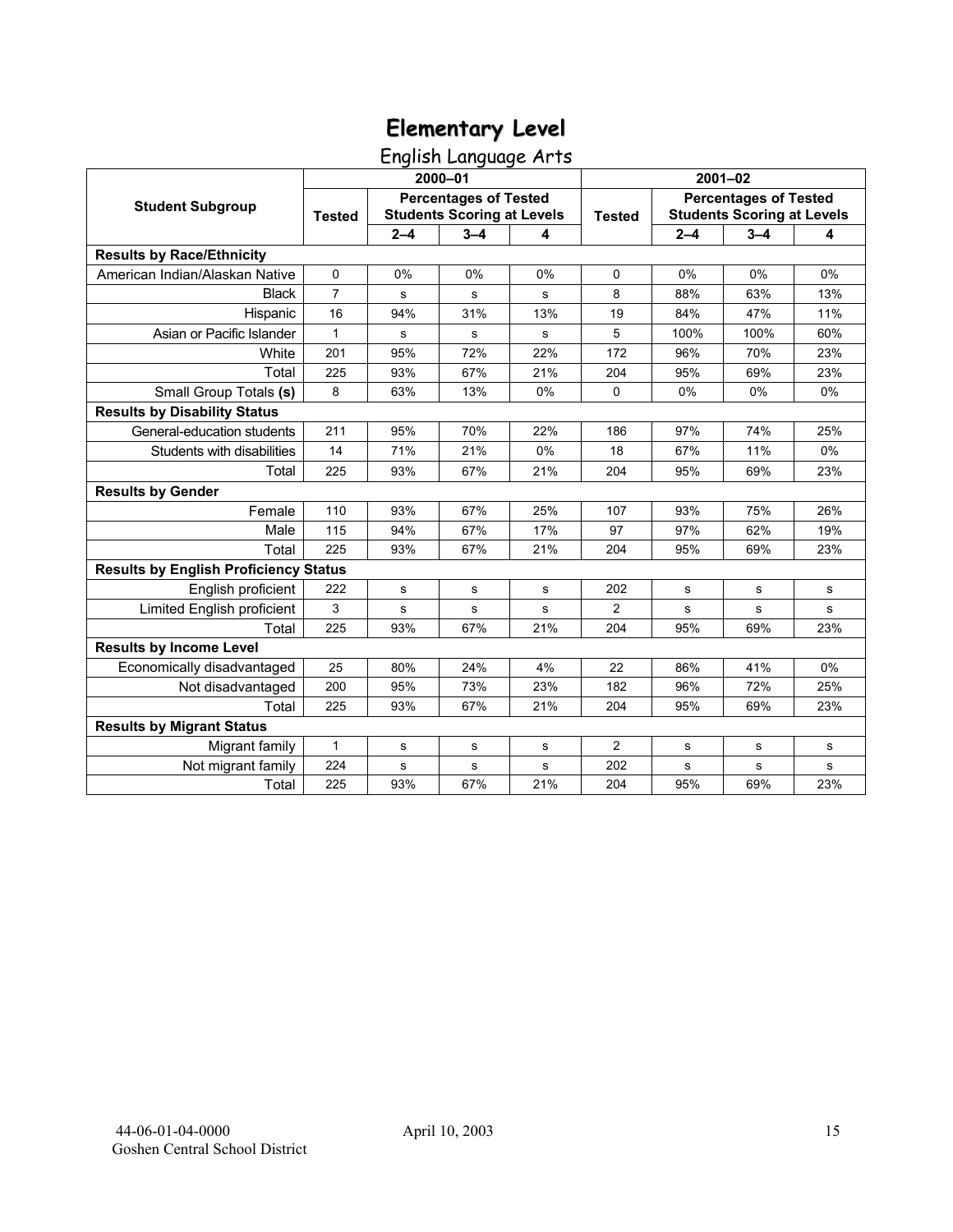### Mathematics

|                                              |                |         | 2000-01                                                           |     | $2001 - 02$   |             |                                                                   |     |  |
|----------------------------------------------|----------------|---------|-------------------------------------------------------------------|-----|---------------|-------------|-------------------------------------------------------------------|-----|--|
| <b>Student Subgroup</b>                      | <b>Tested</b>  |         | <b>Percentages of Tested</b><br><b>Students Scoring at Levels</b> |     | <b>Tested</b> |             | <b>Percentages of Tested</b><br><b>Students Scoring at Levels</b> |     |  |
|                                              |                | $2 - 4$ | $3 - 4$                                                           | 4   |               | $2 - 4$     | $3 - 4$                                                           | 4   |  |
| <b>Results by Race/Ethnicity</b>             |                |         |                                                                   |     |               |             |                                                                   |     |  |
| American Indian/Alaskan Native               | $\mathbf 0$    | 0%      | 0%                                                                | 0%  | $\Omega$      | 0%          | 0%                                                                | 0%  |  |
| <b>Black</b>                                 | $\overline{7}$ | s       | s                                                                 | s   | 8             | 88%         | 50%                                                               | 0%  |  |
| Hispanic                                     | 17             | 76%     | 53%                                                               | 6%  | 19            | 95%         | 68%                                                               | 16% |  |
| Asian or Pacific Islander                    | $\mathbf{1}$   | s       | s                                                                 | s   | 5             | 100%        | 100%                                                              | 60% |  |
| White                                        | 202            | 96%     | 80%                                                               | 25% | 176           | 98%         | 79%                                                               | 23% |  |
| Total                                        | 227            | 94%     | 75%                                                               | 22% | 208           | 97%         | 77%                                                               | 22% |  |
| Small Group Totals (s)                       | 8              | 75%     | 13%                                                               | 0%  | $\Omega$      | 0%          | 0%                                                                | 0%  |  |
| <b>Results by Disability Status</b>          |                |         |                                                                   |     |               |             |                                                                   |     |  |
| General-education students                   | 213            | 94%     | 78%                                                               | 24% | 191           | 98%         | 81%                                                               | 24% |  |
| Students with disabilities                   | 14             | 93%     | 36%                                                               | 0%  | 17            | 88%         | 35%                                                               | 0%  |  |
| Total                                        | 227            | 94%     | 75%                                                               | 22% | 208           | 97%         | 77%                                                               | 22% |  |
| <b>Results by Gender</b>                     |                |         |                                                                   |     |               |             |                                                                   |     |  |
| Female                                       | 112            | 94%     | 75%                                                               | 16% | 110           | 96%         | 78%                                                               | 19% |  |
| Male                                         | 115            | 94%     | 76%                                                               | 29% | 98            | 98%         | 77%                                                               | 26% |  |
| Total                                        | 227            | 94%     | 75%                                                               | 22% | 208           | 97%         | 77%                                                               | 22% |  |
| <b>Results by English Proficiency Status</b> |                |         |                                                                   |     |               |             |                                                                   |     |  |
| English proficient                           | 223            | s       | s                                                                 | s   | 205           | s           | s                                                                 | s   |  |
| Limited English proficient                   | 4              | s       | s                                                                 | s   | 3             | s           | s                                                                 | s   |  |
| Total                                        | 227            | 94%     | 75%                                                               | 22% | 208           | 97%         | 77%                                                               | 22% |  |
| <b>Results by Income Level</b>               |                |         |                                                                   |     |               |             |                                                                   |     |  |
| Economically disadvantaged                   | 26             | 77%     | 38%                                                               | 8%  | 22            | 95%         | 68%                                                               | 9%  |  |
| Not disadvantaged                            | 201            | 96%     | 80%                                                               | 24% | 186           | 97%         | 78%                                                               | 24% |  |
| Total                                        | 227            | 94%     | 75%                                                               | 22% | 208           | 97%         | 77%                                                               | 22% |  |
| <b>Results by Migrant Status</b>             |                |         |                                                                   |     |               |             |                                                                   |     |  |
| Migrant family                               | 1              | s       | s                                                                 | s   | 2             | $\mathbf s$ | s                                                                 | s   |  |
| Not migrant family                           | 226            | s       | s                                                                 | s   | 206           | $\mathbf S$ | s                                                                 | s   |  |
| Total                                        | 227            | 94%     | 75%                                                               | 22% | 208           | 97%         | 77%                                                               | 22% |  |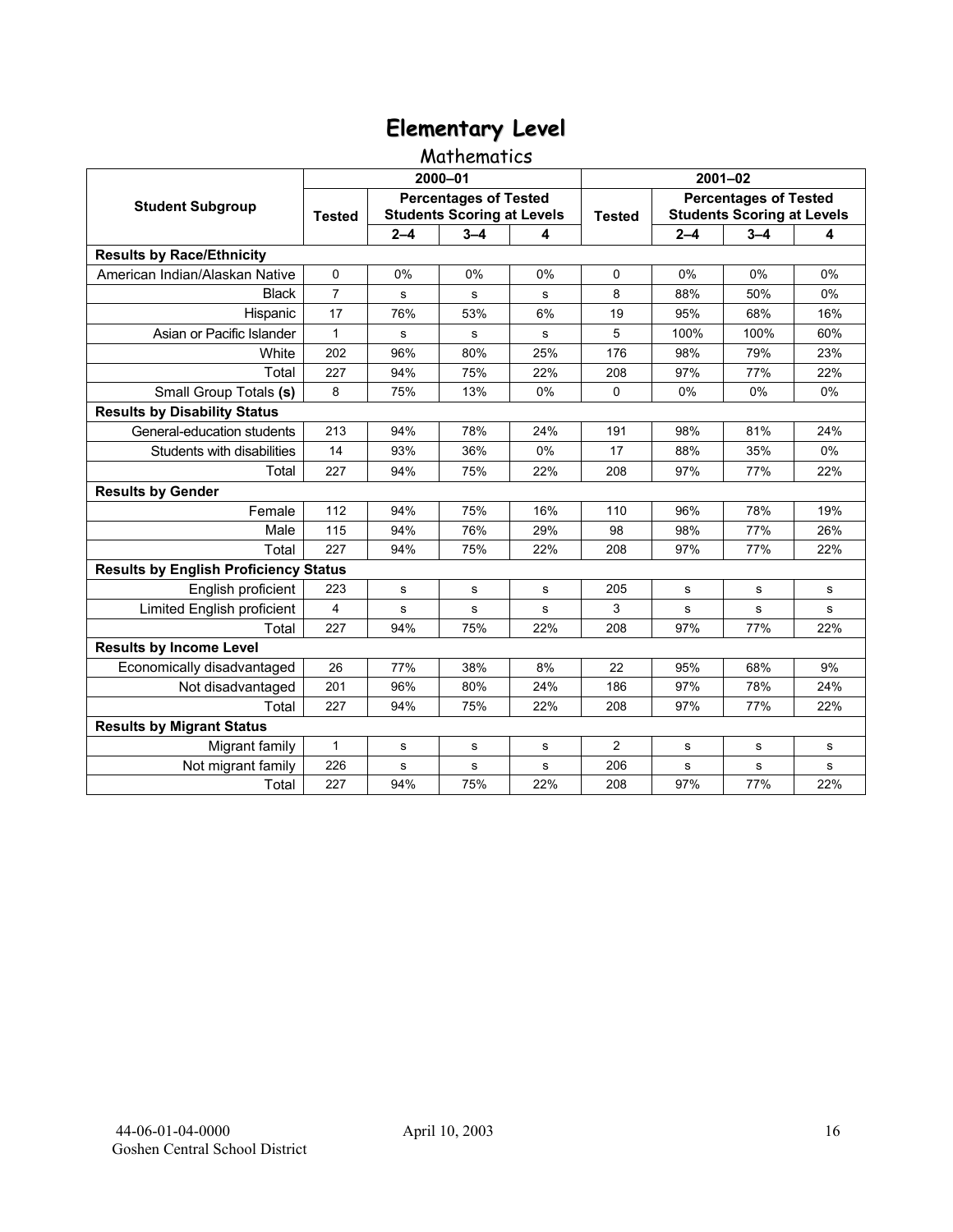# Science Multiple-Choice

|                                              | 2000-01       |                                                                                       | $2001 - 02$   |                                                                                              |  |  |
|----------------------------------------------|---------------|---------------------------------------------------------------------------------------|---------------|----------------------------------------------------------------------------------------------|--|--|
| <b>Student Subgroup</b>                      | <b>Tested</b> | Percentages of<br><b>Tested</b><br><b>Students</b><br><b>Scoring above</b><br>the SDL | <b>Tested</b> | <b>Percentages of</b><br><b>Tested</b><br><b>Students</b><br><b>Scoring above</b><br>the SDL |  |  |
| <b>Results by Race/Ethnicity</b>             |               |                                                                                       |               |                                                                                              |  |  |
| American Indian/Alaskan Native               |               |                                                                                       | 0             | 0%                                                                                           |  |  |
| <b>Black</b>                                 |               |                                                                                       | 8             | 63%                                                                                          |  |  |
| Hispanic                                     |               |                                                                                       | 19            | 79%                                                                                          |  |  |
| Asian or Pacific Islander                    |               |                                                                                       | 5             | 100%                                                                                         |  |  |
| White                                        |               |                                                                                       | 177           | 85%                                                                                          |  |  |
| Total                                        |               |                                                                                       | 209           | 84%                                                                                          |  |  |
| Small Group Totals (s)                       |               |                                                                                       | $\mathbf 0$   | 0%                                                                                           |  |  |
| <b>Results by Disability Status</b>          |               |                                                                                       |               |                                                                                              |  |  |
| General-education students                   | 212           | 82%                                                                                   | 191           | 86%                                                                                          |  |  |
| Students with disabilities                   | 14            | 36%                                                                                   | 18            | 61%                                                                                          |  |  |
| Total                                        | 226           | 79%                                                                                   | 209           | 84%                                                                                          |  |  |
| <b>Results by Gender</b>                     |               |                                                                                       |               |                                                                                              |  |  |
| Female                                       |               |                                                                                       | 111           | 83%                                                                                          |  |  |
| Male                                         |               |                                                                                       | 98            | 86%                                                                                          |  |  |
| Total                                        |               |                                                                                       | 209           | 84%                                                                                          |  |  |
| <b>Results by English Proficiency Status</b> |               |                                                                                       |               |                                                                                              |  |  |
| English proficient                           |               |                                                                                       | 206           | s                                                                                            |  |  |
| Limited English proficient                   |               |                                                                                       | 3             | s                                                                                            |  |  |
| Total                                        |               |                                                                                       | 209           | 84%                                                                                          |  |  |
| <b>Results by Income Level</b>               |               |                                                                                       |               |                                                                                              |  |  |
| Economically disadvantaged                   |               |                                                                                       | 23            | 61%                                                                                          |  |  |
| Not disadvantaged                            |               |                                                                                       | 186           | 87%                                                                                          |  |  |
| Total                                        |               |                                                                                       | 209           | 84%                                                                                          |  |  |
| <b>Results by Migrant Status</b>             |               |                                                                                       |               |                                                                                              |  |  |
| Migrant family                               |               |                                                                                       | 2             | s                                                                                            |  |  |
| Not migrant family                           |               |                                                                                       | 207           | s                                                                                            |  |  |
| Total                                        |               |                                                                                       | 209           | 84%                                                                                          |  |  |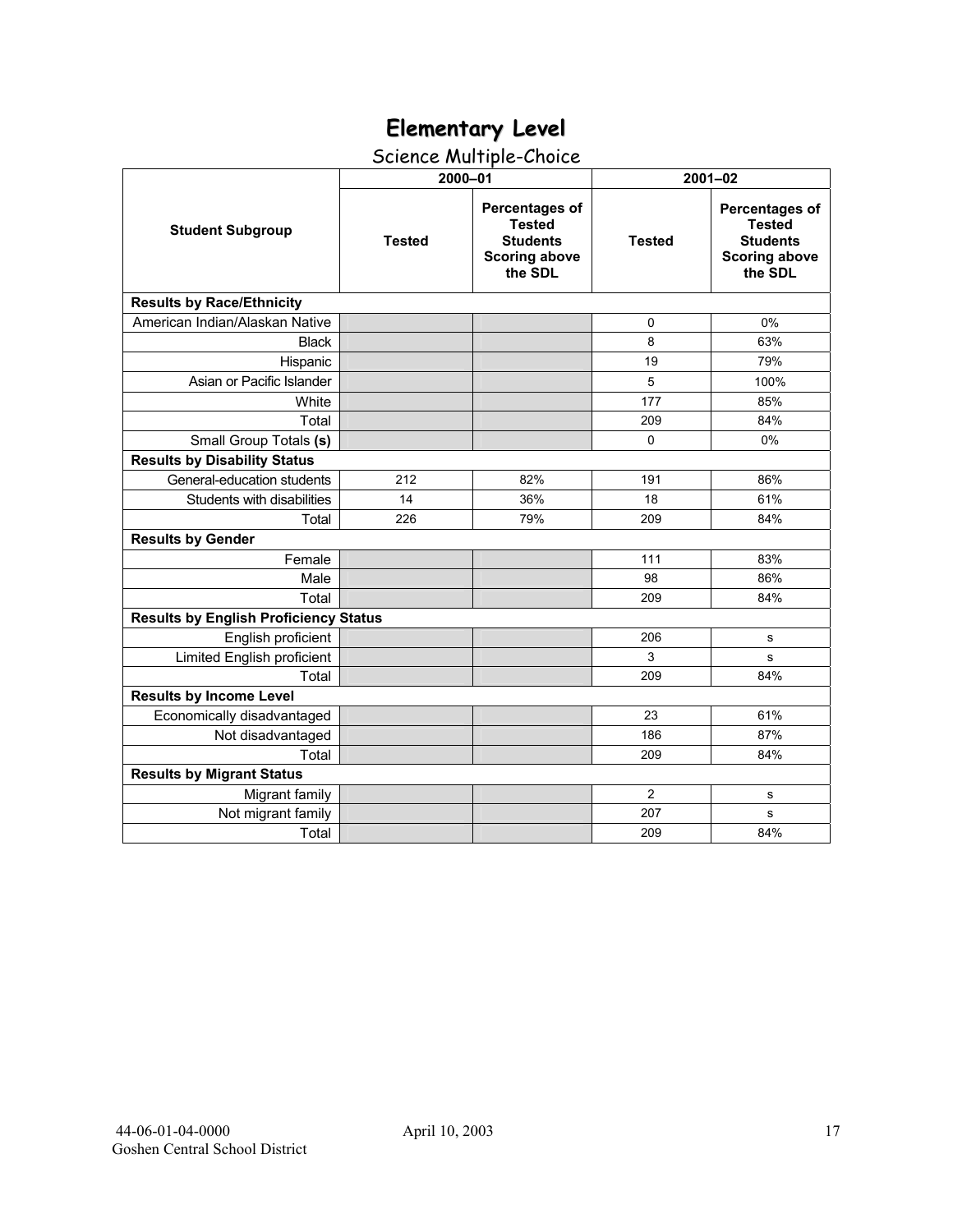English Language Arts

|                                              |               |         | 2000-01                                                           |     | $2001 - 02$   |                                                                   |             |             |  |
|----------------------------------------------|---------------|---------|-------------------------------------------------------------------|-----|---------------|-------------------------------------------------------------------|-------------|-------------|--|
| <b>Student Subgroup</b>                      | <b>Tested</b> |         | <b>Percentages of Tested</b><br><b>Students Scoring at Levels</b> |     | <b>Tested</b> | <b>Percentages of Tested</b><br><b>Students Scoring at Levels</b> |             |             |  |
|                                              |               | $2 - 4$ | $3 - 4$                                                           | 4   |               | $2 - 4$                                                           | $3 - 4$     | 4           |  |
| <b>Results by Race/Ethnicity</b>             |               |         |                                                                   |     |               |                                                                   |             |             |  |
| American Indian/Alaskan Native               | $\mathbf 0$   | 0%      | 0%                                                                | 0%  | 1             | s                                                                 | $\mathbf s$ | $\mathbf s$ |  |
| <b>Black</b>                                 | 8             | s       | s                                                                 | s   | 15            | $\mathbf s$                                                       | s           | s           |  |
| Hispanic                                     | 9             | 78%     | 0%                                                                | 0%  | 18            | 83%                                                               | 39%         | 17%         |  |
| Asian or Pacific Islander                    | 4             | s       | s                                                                 | s   | 3             | s                                                                 | s           | s           |  |
| White                                        | 194           | 93%     | 65%                                                               | 17% | 174           | 98%                                                               | 62%         | 21%         |  |
| Total                                        | 215           | 93%     | 62%                                                               | 16% | 211           | 95%                                                               | 59%         | 19%         |  |
| Small Group Totals (s)                       | 12            | 100%    | 67%                                                               | 8%  | 19            | 84%                                                               | 53%         | 5%          |  |
| <b>Results by Disability Status</b>          |               |         |                                                                   |     |               |                                                                   |             |             |  |
| General-education students                   | 192           | 97%     | 69%                                                               | 17% | 193           | 98%                                                               | 64%         | 21%         |  |
| Students with disabilities                   | 23            | 57%     | 4%                                                                | 4%  | 18            | 67%                                                               | 6%          | $0\%$       |  |
| Total                                        | 215           | 93%     | 62%                                                               | 16% | 211           | 95%                                                               | 59%         | 19%         |  |
| <b>Results by Gender</b>                     |               |         |                                                                   |     |               |                                                                   |             |             |  |
| Female                                       | 109           | 94%     | 67%                                                               | 17% | 103           | 98%                                                               | 68%         | 25%         |  |
| Male                                         | 106           | 92%     | 58%                                                               | 14% | 108           | 93%                                                               | 51%         | 14%         |  |
| Total                                        | 215           | 93%     | 62%                                                               | 16% | 211           | 95%                                                               | 59%         | 19%         |  |
| <b>Results by English Proficiency Status</b> |               |         |                                                                   |     |               |                                                                   |             |             |  |
| English proficient                           | 215           | 93%     | 62%                                                               | 16% | 211           | 95%                                                               | 59%         | 19%         |  |
| Limited English proficient                   | 0             | 0%      | 0%                                                                | 0%  | $\Omega$      | 0%                                                                | 0%          | 0%          |  |
| Total                                        | 215           | 93%     | 62%                                                               | 16% | 211           | 95%                                                               | 59%         | 19%         |  |
| <b>Results by Income Level</b>               |               |         |                                                                   |     |               |                                                                   |             |             |  |
| Economically disadvantaged                   | 20            | 80%     | 35%                                                               | 10% | 21            | 86%                                                               | 33%         | 0%          |  |
| Not disadvantaged                            | 195           | 94%     | 65%                                                               | 16% | 190           | 96%                                                               | 62%         | 22%         |  |
| Total                                        | 215           | 93%     | 62%                                                               | 16% | 211           | 95%                                                               | 59%         | 19%         |  |
| <b>Results by Migrant Status</b>             |               |         |                                                                   |     |               |                                                                   |             |             |  |
| Migrant family                               | 3             | s       | s                                                                 | s   | 6             | 67%                                                               | 17%         | $0\%$       |  |
| Not migrant family                           | 212           | s       | $\mathbf s$                                                       | s   | 205           | 96%                                                               | 60%         | 20%         |  |
| Total                                        | 215           | 93%     | 62%                                                               | 16% | 211           | 95%                                                               | 59%         | 19%         |  |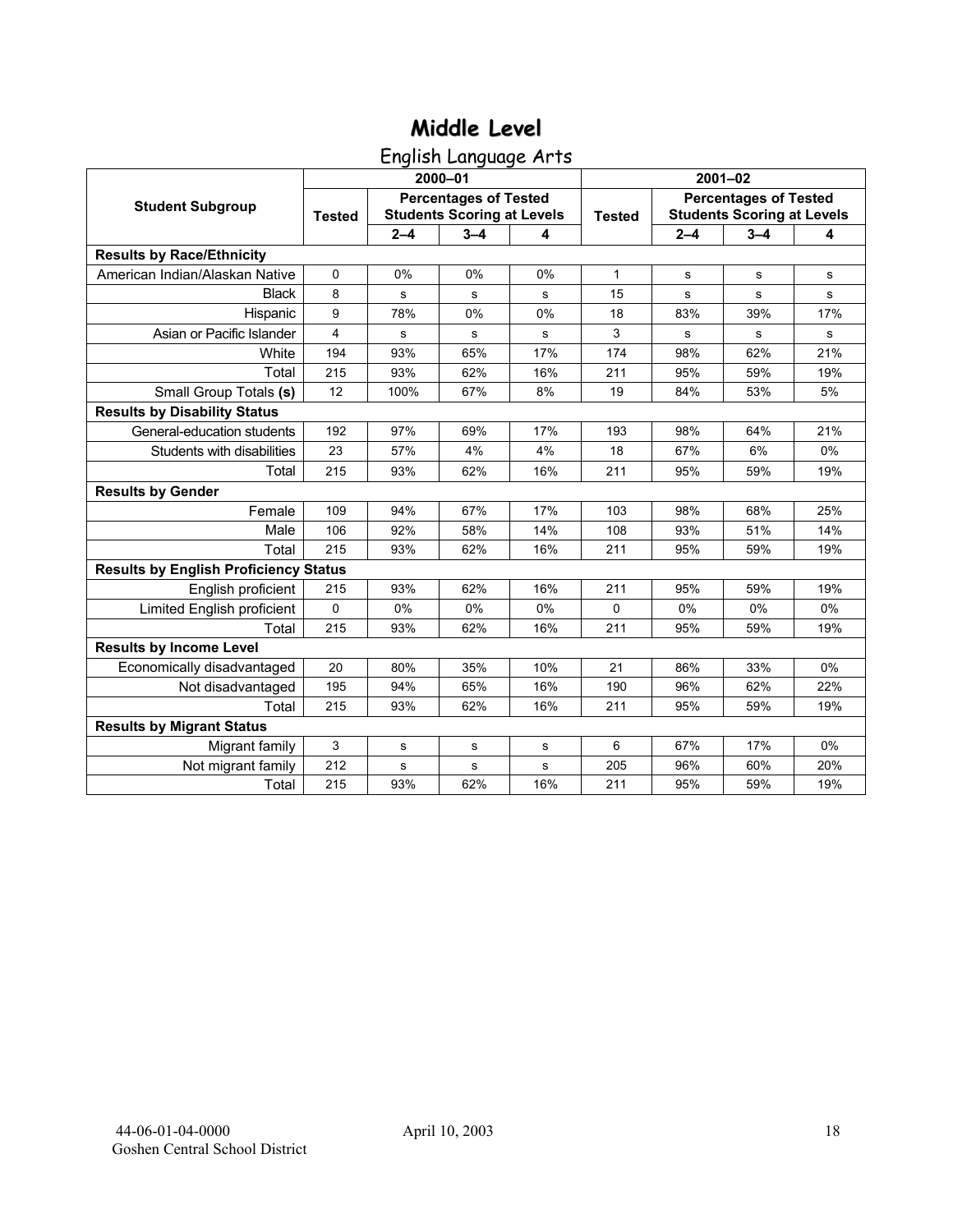#### **Mathematics**

|                                              |               |         | 2000-01                                                           |     | $2001 - 02$    |                                                                   |         |     |  |
|----------------------------------------------|---------------|---------|-------------------------------------------------------------------|-----|----------------|-------------------------------------------------------------------|---------|-----|--|
| <b>Student Subgroup</b>                      | <b>Tested</b> |         | <b>Percentages of Tested</b><br><b>Students Scoring at Levels</b> |     | <b>Tested</b>  | <b>Percentages of Tested</b><br><b>Students Scoring at Levels</b> |         |     |  |
|                                              |               | $2 - 4$ | $3 - 4$                                                           | 4   |                | $2 - 4$                                                           | $3 - 4$ | 4   |  |
| <b>Results by Race/Ethnicity</b>             |               |         |                                                                   |     |                |                                                                   |         |     |  |
| American Indian/Alaskan Native               | $\Omega$      | 0%      | 0%                                                                | 0%  | 1              | s                                                                 | s       | s   |  |
| <b>Black</b>                                 | 8             | s       | s                                                                 | s   | 15             | 67%                                                               | 40%     | 0%  |  |
| Hispanic                                     | 9             | 22%     | 0%                                                                | 0%  | 19             | 68%                                                               | 47%     | 16% |  |
| Asian or Pacific Islander                    | 4             | s       | s                                                                 | s   | 4              | s                                                                 | s       | s   |  |
| White                                        | 192           | 82%     | 43%                                                               | 5%  | 179            | 93%                                                               | 71%     | 19% |  |
| Total                                        | 213           | 78%     | 41%                                                               | 6%  | 218            | 89%                                                               | 67%     | 18% |  |
| Small Group Totals (s)                       | 12            | 67%     | 50%                                                               | 17% | 5              | 100%                                                              | 100%    | 40% |  |
| <b>Results by Disability Status</b>          |               |         |                                                                   |     |                |                                                                   |         |     |  |
| General-education students                   | 192           | 84%     | 45%                                                               | 6%  | 199            | 92%                                                               | 71%     | 20% |  |
| Students with disabilities                   | 21            | 24%     | 5%                                                                | 0%  | 19             | 58%                                                               | 32%     | 0%  |  |
| Total                                        | 213           | 78%     | 41%                                                               | 6%  | 218            | 89%                                                               | 67%     | 18% |  |
| <b>Results by Gender</b>                     |               |         |                                                                   |     |                |                                                                   |         |     |  |
| Female                                       | 107           | 79%     | 36%                                                               | 6%  | 107            | 90%                                                               | 66%     | 20% |  |
| Male                                         | 106           | 77%     | 46%                                                               | 6%  | 111            | 89%                                                               | 68%     | 16% |  |
| Total                                        | 213           | 78%     | 41%                                                               | 6%  | 218            | 89%                                                               | 67%     | 18% |  |
| <b>Results by English Proficiency Status</b> |               |         |                                                                   |     |                |                                                                   |         |     |  |
| English proficient                           | 213           | 78%     | 41%                                                               | 6%  | 217            | s                                                                 | s       | s   |  |
| Limited English proficient                   | 0             | 0%      | 0%                                                                | 0%  | 1              | s                                                                 | s       | s   |  |
| Total                                        | 213           | 78%     | 41%                                                               | 6%  | 218            | 89%                                                               | 67%     | 18% |  |
| <b>Results by Income Level</b>               |               |         |                                                                   |     |                |                                                                   |         |     |  |
| Economically disadvantaged                   | 19            | 68%     | 21%                                                               | 0%  | 23             | 87%                                                               | 48%     | 9%  |  |
| Not disadvantaged                            | 194           | 79%     | 43%                                                               | 6%  | 195            | 90%                                                               | 70%     | 19% |  |
| Total                                        | 213           | 78%     | 41%                                                               | 6%  | 218            | 89%                                                               | 67%     | 18% |  |
| <b>Results by Migrant Status</b>             |               |         |                                                                   |     |                |                                                                   |         |     |  |
| Migrant family                               | 3             | s       | $\mathbf s$                                                       | s   | $\overline{7}$ | 57%                                                               | 43%     | 14% |  |
| Not migrant family                           | 210           | s       | s                                                                 | s   | 211            | 91%                                                               | 68%     | 18% |  |
| Total                                        | 213           | 78%     | 41%                                                               | 6%  | 218            | 89%                                                               | 67%     | 18% |  |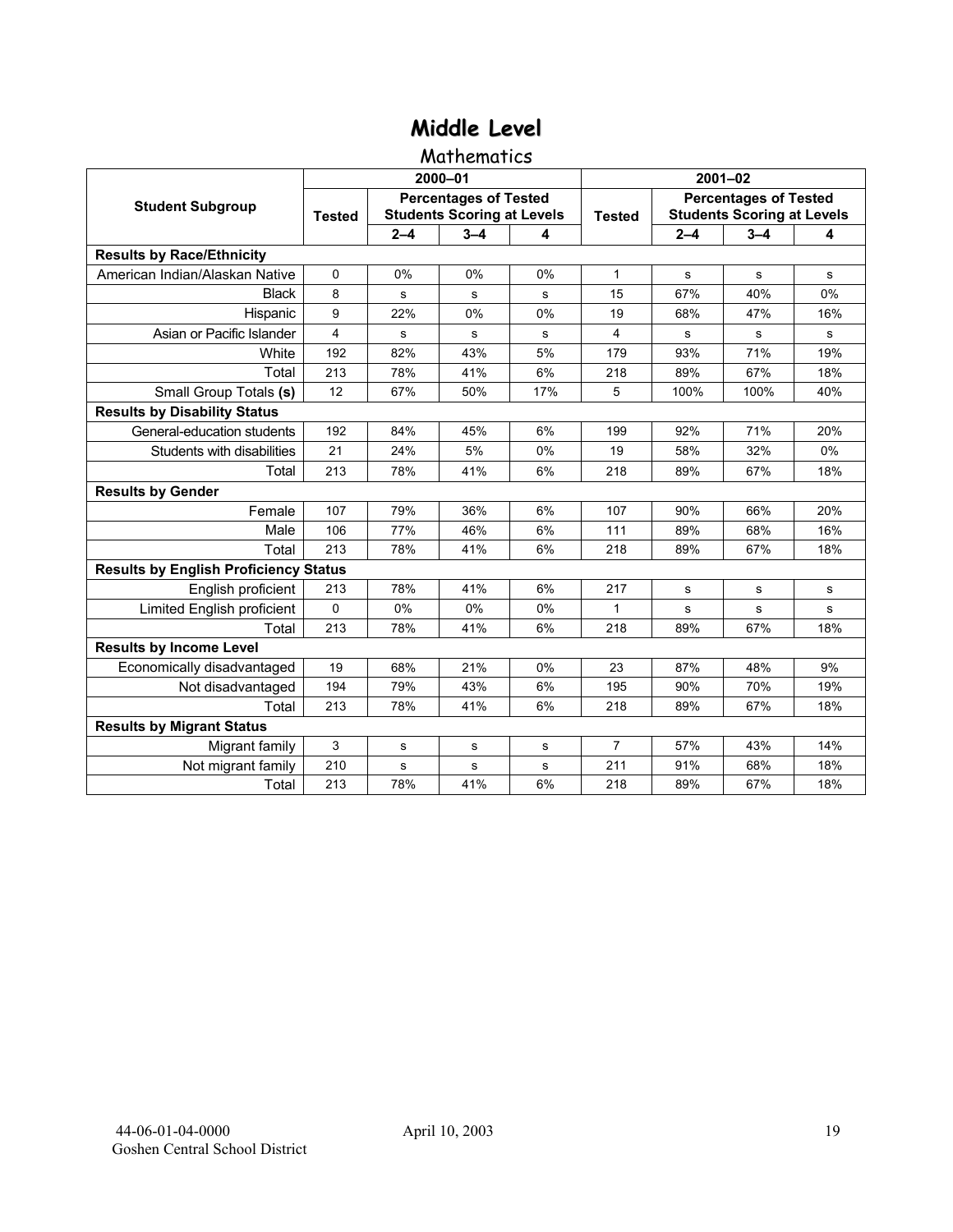#### Science

|                                              | $2001 - 02$   |         |                                                                   |     |  |  |  |  |
|----------------------------------------------|---------------|---------|-------------------------------------------------------------------|-----|--|--|--|--|
| <b>Student Subgroup</b>                      | <b>Tested</b> |         | <b>Percentages of Tested</b><br><b>Students Scoring at Levels</b> |     |  |  |  |  |
|                                              |               | $2 - 4$ | $3 - 4$                                                           | 4   |  |  |  |  |
| <b>Results by Race/Ethnicity</b>             |               |         |                                                                   |     |  |  |  |  |
| American Indian/Alaskan Native               | $\mathbf{1}$  | s       | s                                                                 | s   |  |  |  |  |
| <b>Black</b>                                 | 15            | 100%    | 80%                                                               | 33% |  |  |  |  |
| Hispanic                                     | 17            | 94%     | 82%                                                               | 41% |  |  |  |  |
| Asian or Pacific Islander                    | 4             | s       | s                                                                 | s   |  |  |  |  |
| White                                        | 175           | 99%     | 94%                                                               | 56% |  |  |  |  |
| Total                                        | 212           | 99%     | 92%                                                               | 54% |  |  |  |  |
| Small Group Totals (s)                       | 5             | s       | s                                                                 | s   |  |  |  |  |
| <b>Results by Disability Status</b>          |               |         |                                                                   |     |  |  |  |  |
| General-education students                   | 194           | 99%     | 95%                                                               | 58% |  |  |  |  |
| Students with disabilities                   | 18            | 100%    | 67%                                                               | 11% |  |  |  |  |
| Total                                        | 212           | 99%     | 92%                                                               | 54% |  |  |  |  |
| <b>Results by Gender</b>                     |               |         |                                                                   |     |  |  |  |  |
| Female                                       | 106           | 99%     | 94%                                                               | 53% |  |  |  |  |
| Male                                         | 106           | 99%     | 91%                                                               | 55% |  |  |  |  |
| Total                                        | 212           | 99%     | 92%                                                               | 54% |  |  |  |  |
| <b>Results by English Proficiency Status</b> |               |         |                                                                   |     |  |  |  |  |
| English proficient                           | 211           | s       | s                                                                 | s   |  |  |  |  |
| Limited English proficient                   | 1             | s       | s                                                                 | s   |  |  |  |  |
| Total                                        | 212           | 99%     | 92%                                                               | 54% |  |  |  |  |
| <b>Results by Income Level</b>               |               |         |                                                                   |     |  |  |  |  |
| Economically disadvantaged                   | 20            | 95%     | 95%                                                               | 30% |  |  |  |  |
| Not disadvantaged                            | 192           | 99%     | 92%                                                               | 56% |  |  |  |  |
| Total                                        | 212           | 99%     | 92%                                                               | 54% |  |  |  |  |
| <b>Results by Migrant Status</b>             |               |         |                                                                   |     |  |  |  |  |
| Migrant family                               | 5             | 80%     | 80%                                                               | 20% |  |  |  |  |
| Not migrant family                           | 207           | 100%    | 93%                                                               | 55% |  |  |  |  |
| Total                                        | 212           | 99%     | 92%                                                               | 54% |  |  |  |  |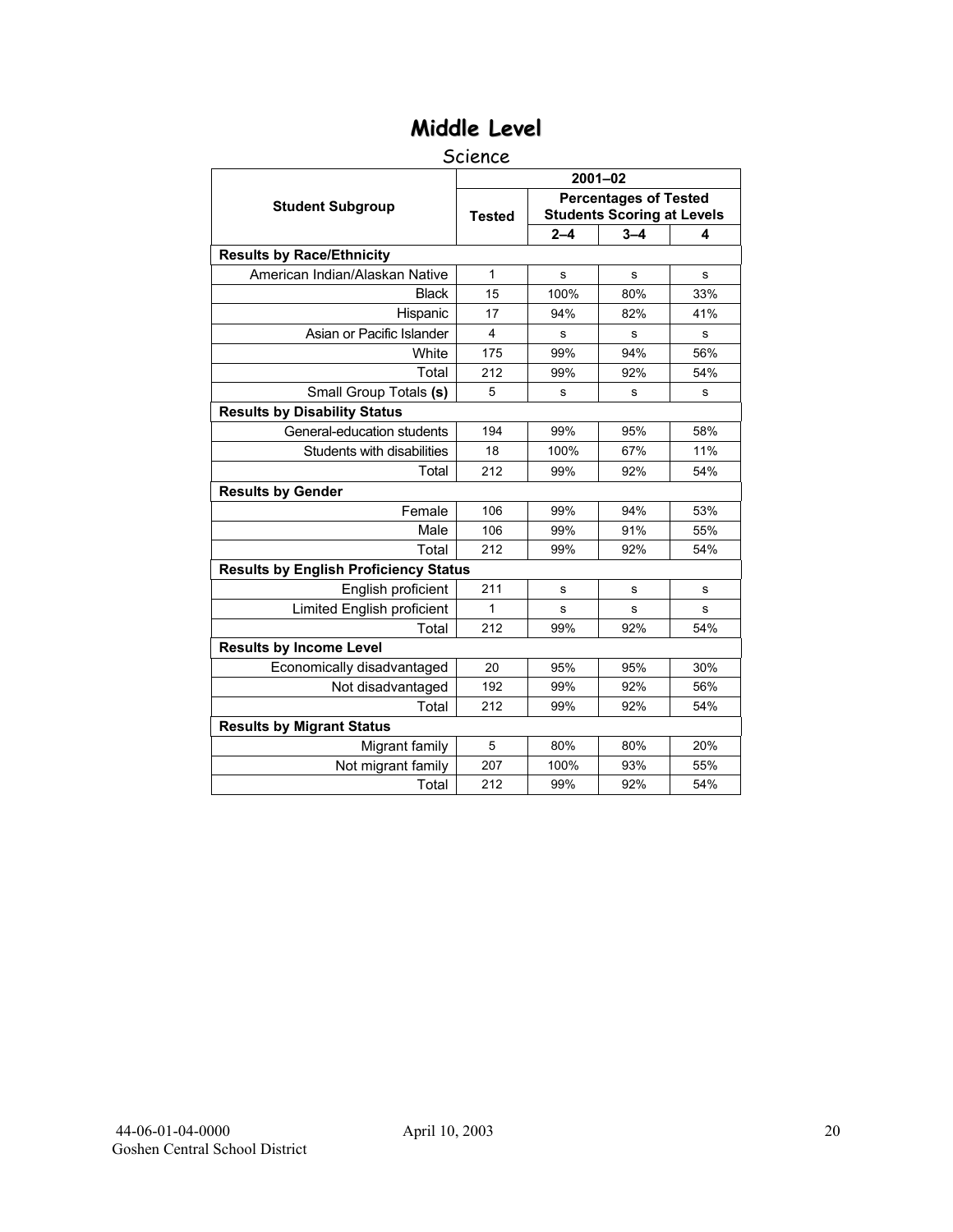## **1997 and 1998 High School Cohorts**

General-education students who first entered ninth grade in 1997 or 1998 must score 55 or higher on Regents English and mathematics examinations to graduate. During the phase-in of the Regents examination graduation requirements, all students (with district board of education approval) may qualify for a local diploma by earning a score of 55–64 on the required Regents examinations; a score of 65 or higher is required for a Regents diploma. Students with disabilities and certain students with a Section 504 Accomodation Plan may qualify for a local diploma by passing Regents competency tests. The Department did not collect data for the 1997 cohort aggregated by race/ethnicity, gender, income level, or migrant status. It did not collect mathematics data aggregated by English proficiency status.

| aller Lour Years of Light School             |                 |                |             |                          |                |                 |              |                          |             |                |
|----------------------------------------------|-----------------|----------------|-------------|--------------------------|----------------|-----------------|--------------|--------------------------|-------------|----------------|
|                                              |                 |                | 1997 Cohort |                          |                |                 |              | 1998 Cohort              |             |                |
|                                              |                 |                |             | <b>Count of Students</b> | <b>Percent</b> |                 |              | <b>Count of Students</b> |             | <b>Percent</b> |
|                                              |                 |                | by Score    |                          | <b>Meeting</b> | <b>Students</b> |              | by Score                 |             | <b>Meeting</b> |
| <b>Student Subgroup</b>                      | <b>Students</b> | <b>Regents</b> |             | Pass-                    | Gradu-         | in              |              | <b>Regents</b>           | Pass-       | Gradua-        |
|                                              | in Cohort       | $55 -$         | $65 -$      | ed                       | ation          | Cohort          | $55 -$       | $65-$                    | ed          | tion           |
|                                              |                 | 64             | 100         | <b>RCTs</b>              | Require-       |                 | 64           | 100                      | <b>RCTs</b> | Require-       |
|                                              |                 |                |             |                          | ment           |                 |              |                          |             | ment           |
| <b>Results by Race/Ethnicity</b>             |                 |                |             |                          |                |                 |              |                          |             |                |
| American Indian/Alaskan Native               |                 |                |             |                          |                | 0               | 0            | 0                        | 0           | 0%             |
| <b>Black</b>                                 |                 |                |             |                          |                | $\overline{7}$  | 0            | $\overline{7}$           | 0           | 100%           |
| Hispanic                                     |                 |                |             |                          |                | 5               | s            | ${\bf s}$                | s           | s              |
| Asian or Pacific Islander                    |                 |                |             |                          |                | 4               | ${\bf s}$    | s                        | s           | s              |
| White                                        |                 |                |             |                          |                | 163             | 11           | 148                      | 0           | 98%            |
| Total                                        |                 |                |             |                          |                | 179             | 12           | 162                      | 0           | 97%            |
| Small Group Totals (s)                       |                 |                |             |                          |                | 9               | $\mathbf{1}$ | $\overline{7}$           | 0           | 89%            |
| <b>Results by Disability Status</b>          |                 |                |             |                          |                |                 |              |                          |             |                |
| General-education students                   | 134             | 18             | 114         | $\mathbf{1}$             | 99%            | 166             | 8            | 155                      | 0           | 98%            |
| Students with disabilities                   | 15              | 6              | 4           | $\overline{2}$           | 80%            | 13              | 4            | $\overline{7}$           | 0           | 85%            |
| Total                                        | 149             | 24             | 118         | 3                        | 97%            | 179             | 12           | 162                      | 0           | 97%            |
| <b>Results by Gender</b>                     |                 |                |             |                          |                |                 |              |                          |             |                |
| Female                                       |                 |                |             |                          |                | 86              | 6            | 79                       | 0           | 99%            |
| Male                                         |                 |                |             |                          |                | 93              | 6            | 83                       | 0           | 96%            |
| Total                                        |                 |                |             |                          |                | 179             | 12           | 162                      | 0           | 97%            |
| <b>Results by English Proficiency Status</b> |                 |                |             |                          |                |                 |              |                          |             |                |
| English proficient                           | 149             | 24             | 118         | 3                        | 97%            | 179             | 12           | 162                      | 0           | 97%            |
| Limited English proficient                   | 0               | $\mathbf 0$    | $\Omega$    | $\mathbf 0$              | 0%             | 0               | 0            | 0                        | 0           | 0%             |
| Total                                        | 149             | 24             | 118         | 3                        | 97%            | 179             | 12           | 162                      | 0           | 97%            |
| <b>Results by Income Level</b>               |                 |                |             |                          |                |                 |              |                          |             |                |
| Economically disadvantaged                   |                 |                |             |                          |                | 0               | 0            | 0                        | 0           | 0%             |
| Not disadvantaged                            |                 |                |             |                          |                | 179             | 12           | 162                      | 0           | 97%            |
| Total                                        |                 |                |             |                          |                | 179             | 12           | 162                      | 0           | 97%            |
| <b>Results by Migrant Status</b>             |                 |                |             |                          |                |                 |              |                          |             |                |
| Migrant family                               |                 |                |             |                          |                | 0               | 0            | 0                        | 0           | 0%             |
| Not migrant family                           |                 |                |             |                          |                | 179             | 12           | 162                      | 0           | 97%            |
| Total                                        |                 |                |             |                          |                | 179             | 12           | 162                      | 0           | 97%            |

#### **Performance on the English Assessment Requirement for Graduation after Four Years of High School**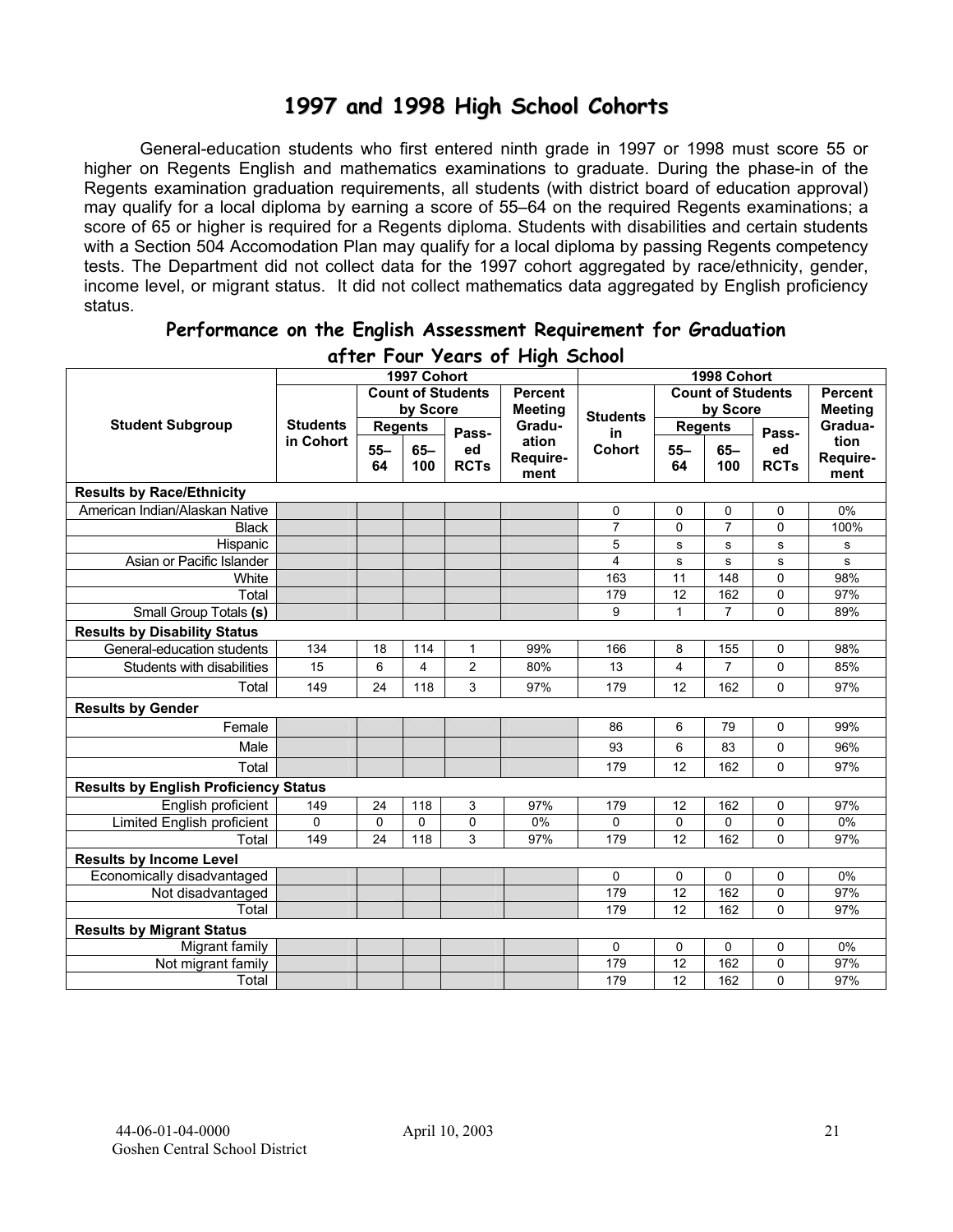# **Performance on the Mathematics Assessment Requirement**

| יש ו<br><b>U</b> GUUUTTUR UTTEL TUUL<br>1997 Cohort |                 |                |          |                          |                          | $1$ cuts by The street<br>1998 Cohort |                 |          |                |                           |
|-----------------------------------------------------|-----------------|----------------|----------|--------------------------|--------------------------|---------------------------------------|-----------------|----------|----------------|---------------------------|
|                                                     |                 |                |          | <b>Count of Students</b> | <b>Percent</b>           | <b>Count of Students</b>              |                 |          | <b>Percent</b> |                           |
|                                                     |                 |                |          |                          |                          |                                       |                 |          |                |                           |
| <b>Student Subgroup</b>                             | <b>Students</b> |                | by Score |                          | <b>Meeting</b><br>Gradu- | <b>Students</b>                       |                 | by Score |                | <b>Meeting</b><br>Gradua- |
|                                                     | in Cohort       | <b>Regents</b> |          | Pass-                    | ation                    | in                                    | <b>Regents</b>  |          | Pass-          | tion                      |
|                                                     |                 | $55 -$         | $65 -$   | ed                       | Require-                 | <b>Cohort</b>                         | $55 -$          | $65-$    | ed             | Require-                  |
|                                                     |                 | 64             | 100      | <b>RCTs</b>              | ment                     |                                       | 64              | 100      | <b>RCTs</b>    | ment                      |
| <b>Results by Race/Ethnicity</b>                    |                 |                |          |                          |                          |                                       |                 |          |                |                           |
| American Indian/Alaskan Native                      |                 |                |          |                          |                          | 0                                     | 0               | 0        | 0              | 0%                        |
| <b>Black</b>                                        |                 |                |          |                          |                          | $\overline{7}$                        | $\mathbf{1}$    | 5        | $\overline{0}$ | 86%                       |
| Hispanic                                            |                 |                |          |                          |                          | 5                                     | s               | s        | s              | s                         |
| Asian or Pacific Islander                           |                 |                |          |                          |                          | 4                                     | s               | s        | ${\bf s}$      | $\mathbf{s}$              |
| White                                               |                 |                |          |                          |                          | 163                                   | 16              | 132      | $\overline{4}$ | 93%                       |
| Total                                               |                 |                |          |                          |                          | 179                                   | $\overline{18}$ | 143      | $\overline{5}$ | 93%                       |
| Small Group Totals (s)                              |                 |                |          |                          |                          | 9                                     | $\mathbf{1}$    | 6        | 1              | 89%                       |
| <b>Results by Disability Status</b>                 |                 |                |          |                          |                          |                                       |                 |          |                |                           |
| General-education students                          | 134             | 8              | 121      | 2                        | 98%                      | 166                                   | 16              | 137      | 0              | 92%                       |
| Students with disabilities                          | 15              | $\pmb{0}$      | 3        | 11                       | 93%                      | 13                                    | $\overline{2}$  | 6        | 5              | 100%                      |
| Total                                               | 149             | 8              | 124      | 13                       | 97%                      | 179                                   | 18              | 143      | 5              | 93%                       |
| <b>Results by Gender</b>                            |                 |                |          |                          |                          |                                       |                 |          |                |                           |
| Female                                              |                 |                |          |                          |                          | 86                                    | 8               | 69       | 3              | 93%                       |
| Male                                                |                 |                |          |                          |                          | 93                                    | 10              | 74       | $\overline{c}$ | 92%                       |
| Total                                               |                 |                |          |                          |                          | 179                                   | 18              | 143      | 5              | 93%                       |
| <b>Results by English Proficiency Status</b>        |                 |                |          |                          |                          |                                       |                 |          |                |                           |
| English proficient                                  |                 |                |          |                          |                          | 179                                   | 18              | 143      | 5              | 93%                       |
| <b>Limited English proficient</b>                   |                 |                |          |                          |                          | $\Omega$                              | $\Omega$        | 0        | 0              | 0%                        |
| Total                                               |                 |                |          |                          |                          | 179                                   | 18              | 143      | 5              | 93%                       |
| <b>Results by Income Level</b>                      |                 |                |          |                          |                          |                                       |                 |          |                |                           |
| Economically disadvantaged                          |                 |                |          |                          |                          | 0                                     | $\mathbf 0$     | 0        | 0              | 0%                        |
| Not disadvantaged                                   |                 |                |          |                          |                          | 179                                   | 18              | 143      | 5              | 93%                       |
| Total                                               |                 |                |          |                          |                          | 179                                   | 18              | 143      | 5              | 93%                       |
| <b>Results by Migrant Status</b>                    |                 |                |          |                          |                          |                                       |                 |          |                |                           |
| Migrant family                                      |                 |                |          |                          |                          | 0                                     | 0               | 0        | 0              | 0%                        |
| Not migrant family                                  |                 |                |          |                          |                          | 179                                   | 18              | 143      | 5              | 93%                       |
| Total                                               |                 |                |          |                          |                          | 179                                   | 18              | 143      | 5              | 93%                       |

## **for Graduation after Four Years of High School**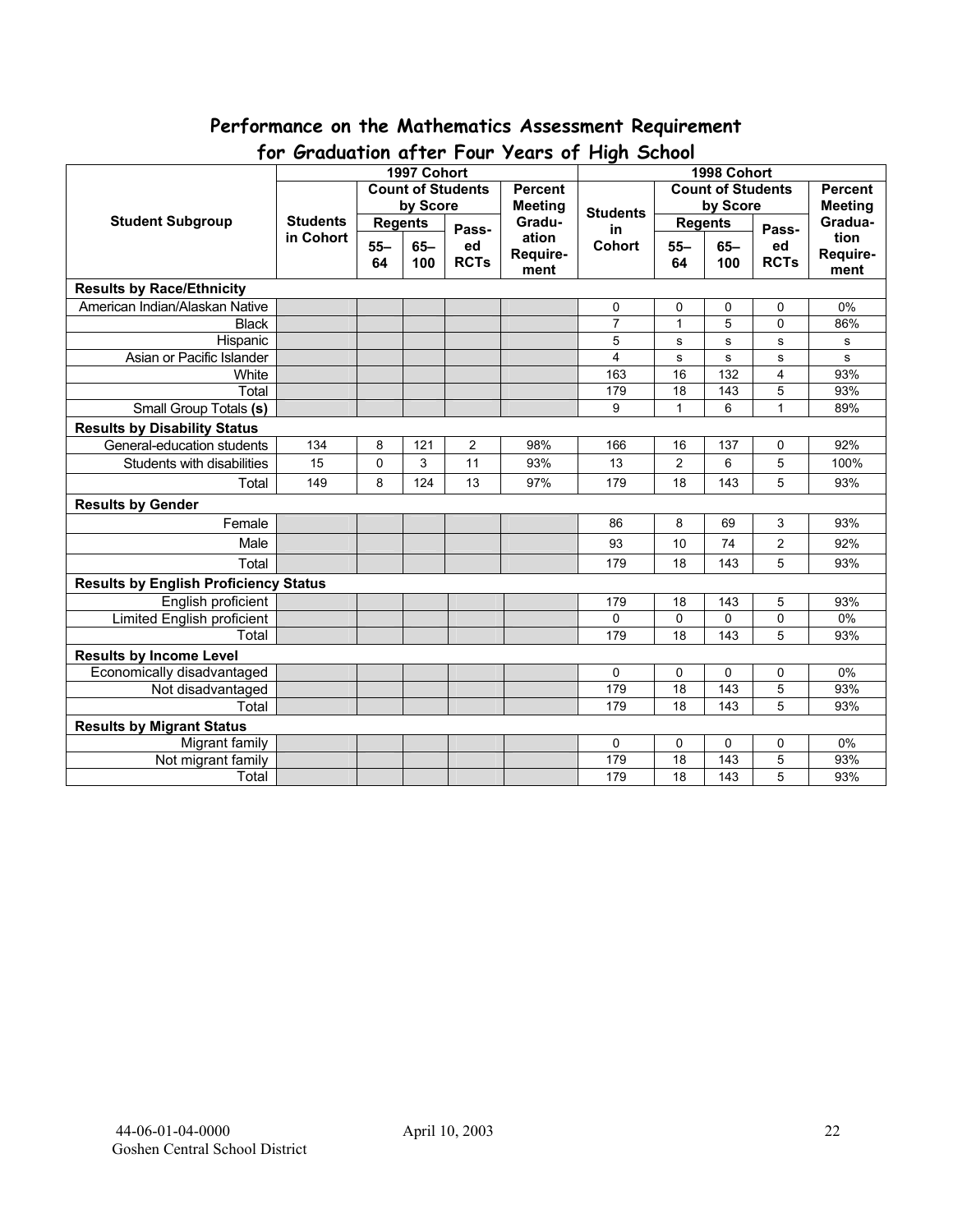## **Graduation Rates for the 1998 Cohort**

Students were counted as graduates if they earned a local diploma with or without a Regents endorsement no later than June 2002. Additional students may have earned diplomas in August 2002. For the purpose of calculating graduation rate, students who transferred to GED programs were included in the count of students in the cohort. These students were not counted as cohort members for other purposes. Therefore, the count in the table below may be higher than the count of cohort members shown on previous pages.

| <b>Student Subgroup</b>                      | <b>Graduation Rate Cohort</b> | <b>Graduation Rate</b> |
|----------------------------------------------|-------------------------------|------------------------|
| <b>Results by Race/Ethnicity</b>             |                               |                        |
| American Indian/Alaskan Native               | 0                             | 0%                     |
| <b>Black</b>                                 | 7                             | 86%                    |
| Hispanic                                     | 5                             | s                      |
| Asian or Pacific Islander                    | 4                             | s                      |
| White                                        | 165                           | 91%                    |
| Total                                        | 181                           | 91%                    |
| Small Group Totals (s)                       | 9                             | 89%                    |
| <b>Results by Disability Status</b>          |                               |                        |
| General-education students                   | 168                           | 91%                    |
| Students with disabilities                   | 13                            | 85%                    |
| Total                                        | 181                           | 91%                    |
| <b>Results by Gender</b>                     |                               |                        |
| Female                                       | 87                            | 90%                    |
| Male                                         | 94                            | 91%                    |
| Total                                        | 181                           | 91%                    |
| <b>Results by English Proficiency Status</b> |                               |                        |
| English proficient                           | 181                           | 91%                    |
| Limited English proficient                   | 0                             | 0%                     |
| Total                                        | 181                           | 91%                    |
| <b>Results by Income Level</b>               |                               |                        |
| Economically disadvantaged                   | $\mathbf 0$                   | 0%                     |
| Not disadvantaged                            | 181                           | 91%                    |
| Total                                        | 181                           | 91%                    |
| <b>Results by Migrant Status</b>             |                               |                        |
| Migrant family                               | $\mathbf 0$                   | 0%                     |
| Not migrant family                           | 181                           | 91%                    |
| Total                                        | 181                           | 91%                    |